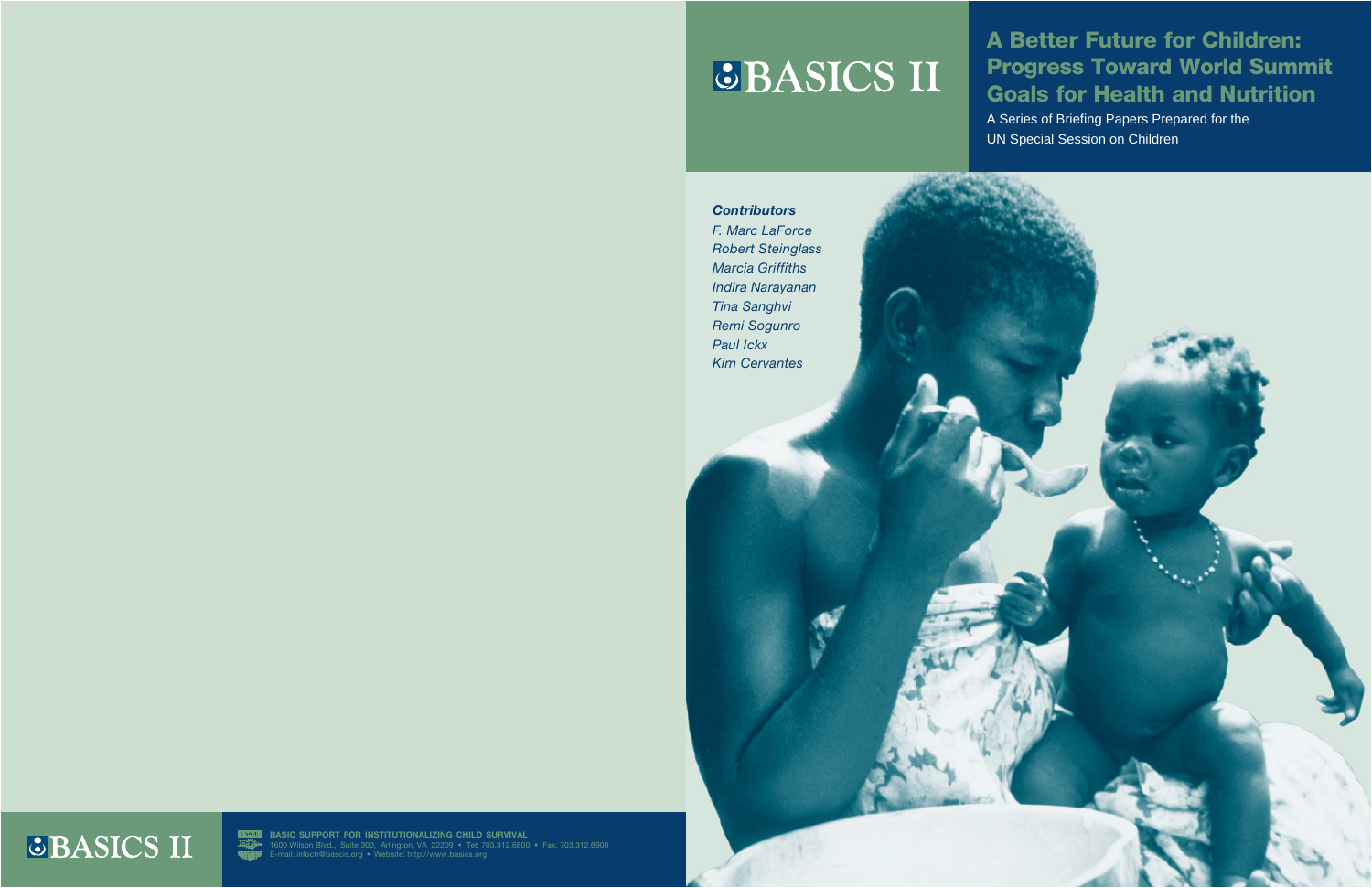# A Better Future for Children: Progress Toward World Summit Goals for Health and Nutrition

A Series of Briefing Papers Prepared for the UN Special Session on Children

*Contributors*

*F. Marc LaForce Robert Steinglass Marcia Griffiths Indira Narayanan Tina Sanghvi Remi Sogunro Paul Ickx*

*Kim Cervantes*

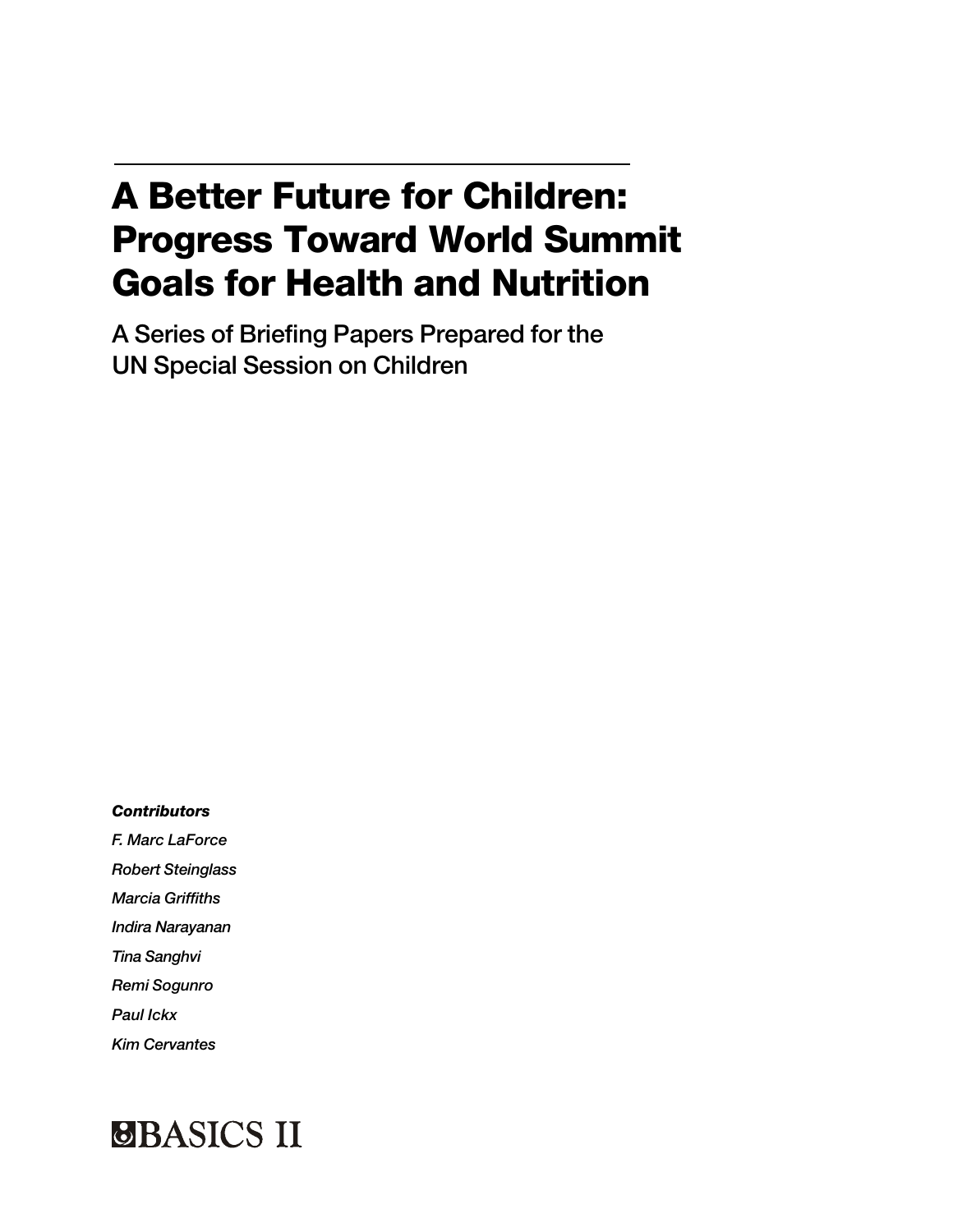#### **Abstract**

In 1990 world leaders assembled at the World Summit for Children made a commitment to "give every child a better future" and established 27 goals for improving children's health and well being by the year 2000. Progress toward those benchmarks will be the focus of the first special session of the United Nations General Assembly devoted to children, to be held 19-21 September 2001. In preparation for this meeting, the U.S. Coalition for Child Survival asked a number of experts to write briefing papers assessing efforts to achieve the goals of the 1990 summit. This document contains papers drafted by BASICS II staff summarizing what has been learned and accomplished during the past decade in eight important areas of child survival and makes recommendations for the future. The topics covered are: 1) maintaining a high level of immunization, 2) preventing neonatal tetanus, 3) reducing deaths from diarrhea, 4) reducing deaths from acute respiratory infections, 5) reducing deaths from measles, 6) reducing malnutrition, 7) promoting children's growth, and 8) improving newborn health.

#### **Recommended Citation**

F. Marc LaForce, Robert Steinglass, Marcia Griffiths, Indira Narayanan, Tina Sanghvi, Remi Sogunro, Paul Ickx, and Kim Cervantes. A Better Future for Children: Progress Toward World Summit Goals for Health and Nutrition. Published by the Basic Support for Institutionalizing Child Survival Project (BASICS II) for the United States Agency for International Development. Arlington, Virginia, June 2001.

#### **Credit**

Cover photo courtesy of Lutheran World Relief.

#### **BASICS II**

BASICS II is a global child survival project funded by the Office of Population, Health and Nutrition of the Bureau for Global Programs, Field Support, and Research of the U.S. Agency for International Development (USAID). BASICS II is conducted by the Partnership for Child Health Care, Inc., under contract no. HRN-C-00-99-00007-00. Partners are the Academy for Educational Development, John Snow, Inc., and Management Sciences for Health. Subcontractors include Emory University, The Johns Hopkins University, The Manoff Group Inc., the Program for Appropriate Technology in Health, Save the Children Federation, Inc., and TSL.



**THE THIS DECOMBENT ON THE VIEWS OF OPEN CONDUCTS** This document does not reproduced  $\mathbb{R}$  if credit is properly given.

#### **UBASICS II**

1600 Wilson Boulevard, Suite 300 • Arlington, Virginia 22209 USA Tel: 703-312-6800 • Fax: 703-312-6900 E-mail address: infoctr@basics.org • Website: www.basics.org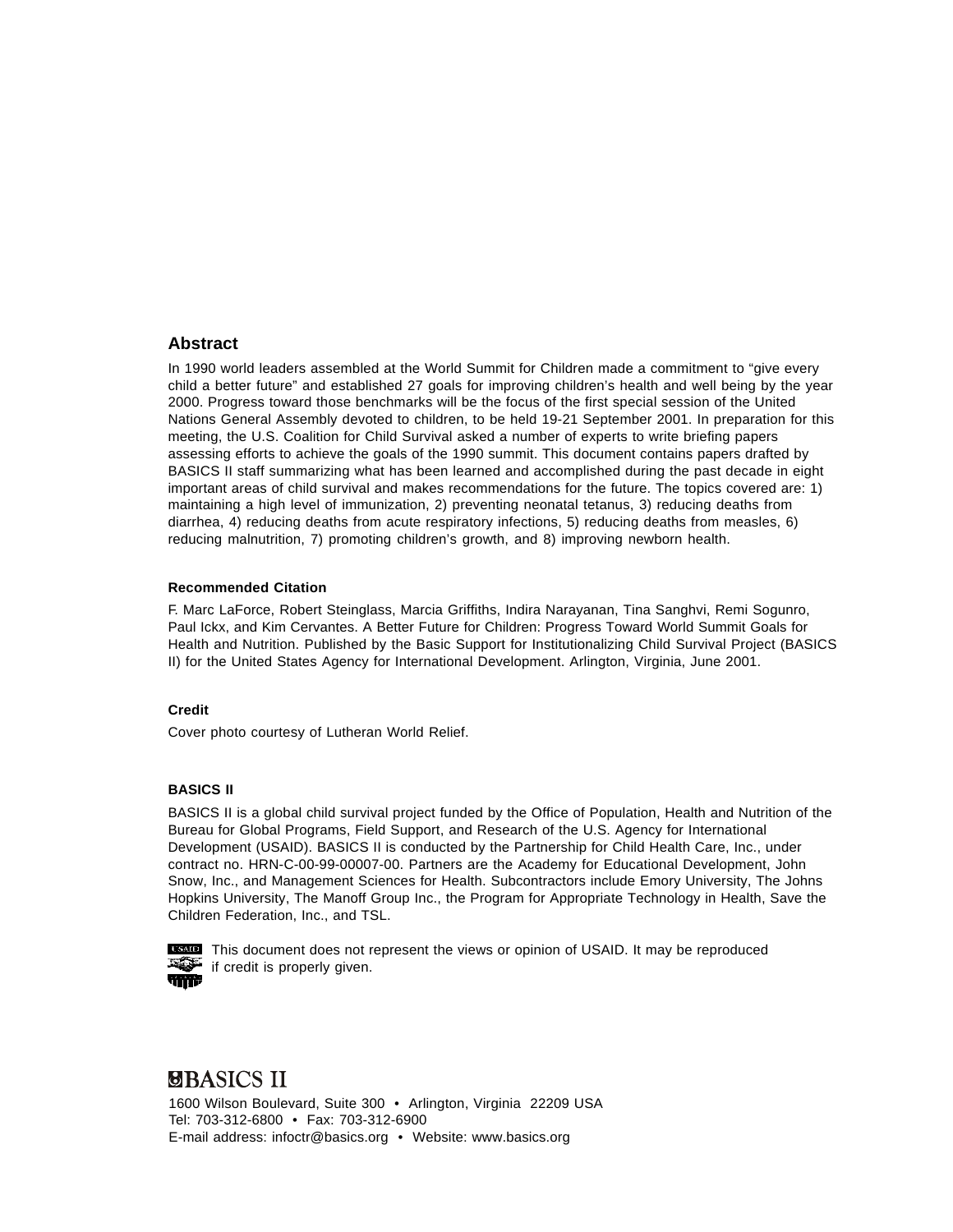# Table of Contents

| <b>Section I</b>                                                                                       |
|--------------------------------------------------------------------------------------------------------|
| <b>Section 2</b>                                                                                       |
| <b>Section 3</b>                                                                                       |
| <b>Section 4</b>                                                                                       |
| <b>Section 5</b>                                                                                       |
| <b>Section 6</b>                                                                                       |
| <b>Section 7</b>                                                                                       |
| <b>Section 8</b><br>Promoting the Growth of Children and the Education of Families and Communities  27 |
| <b>Section 9</b>                                                                                       |
| <b>Annex</b>                                                                                           |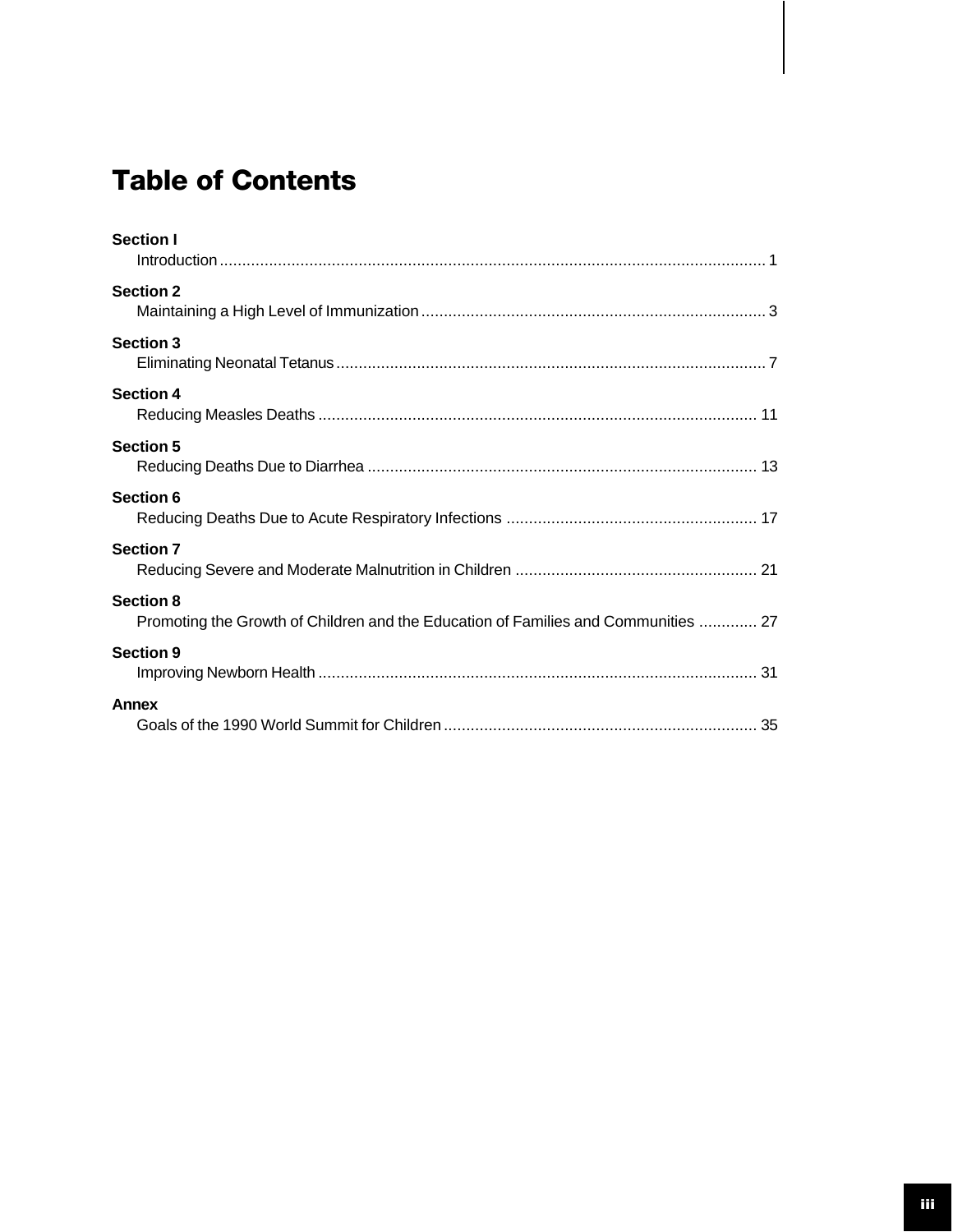# Introduction

In 1990, the largest gathering of world leaders in history assembled<br>at the World Summit for Children at the United Nations in New York. n 1990, the largest gathering of world leaders in history assembled Making a commitment "to give every child a better future," they established 27 goals for improving child health and survival. The aim was to achieve these 27 goals by the year 2000.

#### In the Year 2001, How Do We Rate?

Progress toward achieving those goals—and a plan for advancing the health, development, and the well being of children worldwide—will be the focus of a historic special session of the United Nations General Assembly 19-21 September 2001. This first-ever UN Special Session on Children will bring together heads of state, senior government officials, and child health advocates to renew their commitments to children and agree on specific goals for the next decade.

The complete list of goals established in 1990 is included in the annex to this document.

#### A Review of Eight Goals

In preparation for the special session, the US Coalition for Child Survival asked a number of child survival experts to write briefing papers summarizing progress to date in achieving the goals of the 1990 summit. Eight papers drafted by members of the BASICS II Project describe the status of these efforts, the challenges ahead, and the way forward in the following critical areas of child survival:

- Maintaining a High Level of Immunization
- **Eliminating Neonatal Tetanus**
- **Reducing Measles Deaths**
- **Reducing Deaths Due to Diarrhea**
- Reducing Deaths Due to Acute Respiratory Infections
- Reducing Severe and Moderate Malnutrition in Children
- Promoting the Growth of Children and the Education of Families and Communities
- Improving Newborn Health

At the time of the 1990 World Summit, a special focus on newborn health was not on the agenda. However, this document includes a briefing paper on the topic, reflecting increasing recognition that infant and child mortality cannot be reduced substantially without addressing high rates of death in the first weeks of life.

The authors of the following briefing papers solicited input from expert reviewers and submitted the papers, on behalf of the United States Agency for International Development, to the US Coalition for Child Survival. These papers do not necessarily represent the views of USAID.

BASICS II welcomes further discussion on these issues.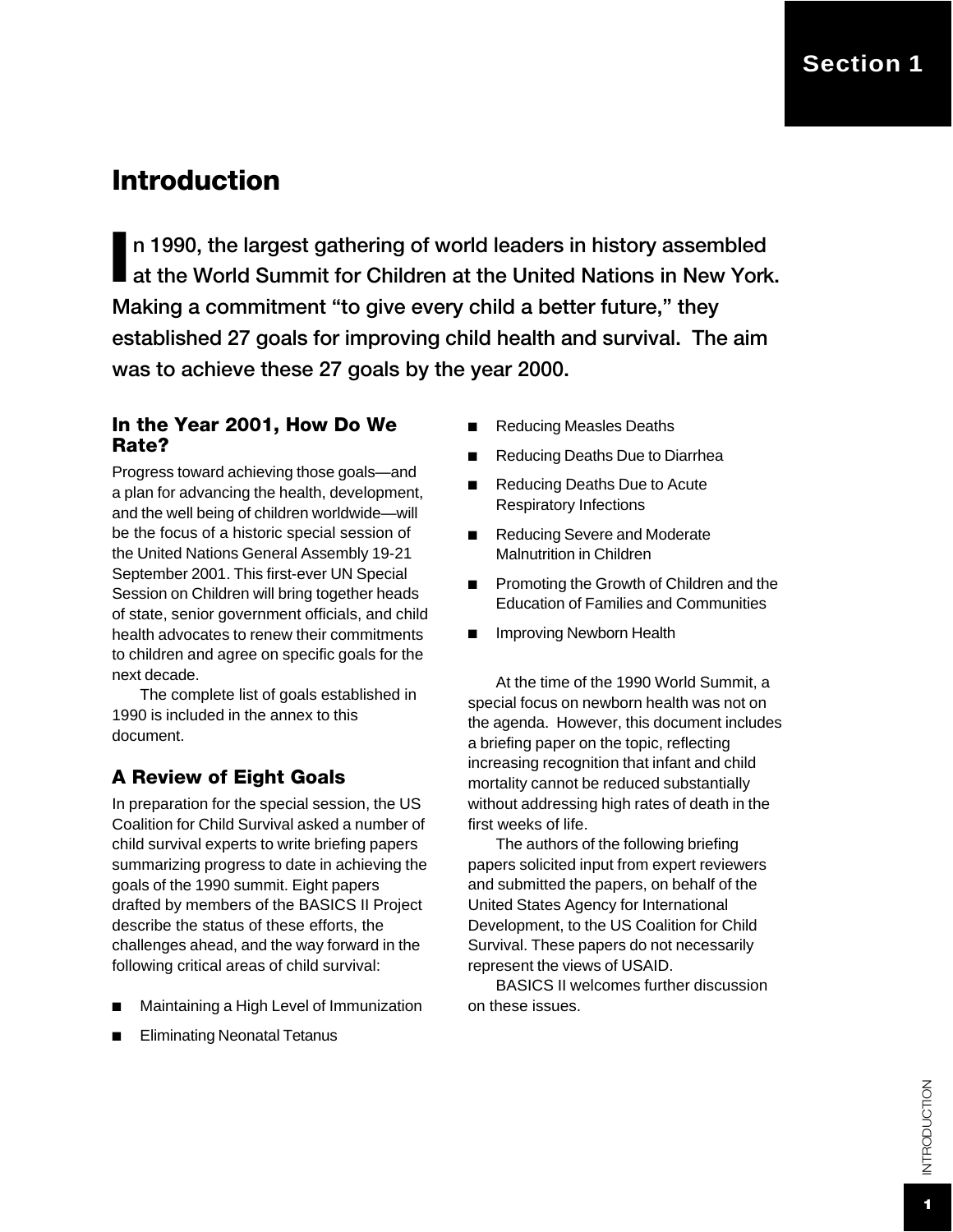## Maintaining a High Level of Immunization

n 1990 the World Summit for Children set a goal for the year 2000 of maintaining a high level of immunization coverage against diphtheria, I pertussis, tetanus, measles, poliomyelitis, and tuberculosis among children and against tetanus among women of childbearing age. For children, the target was to maintain immunization rates of at least 90 percent of those under one year of age.

#### What Has Been Accomplished and Learned in the Past Ten Years?

After the achievement in 1990 of universal childhood immunization rates of 80 percent, coverage declined throughout the 1990s for the "traditional" childhood vaccines of measles, polio, whooping cough, tetanus, diphtheria, and tuberculosis (Table 1). Coverage of women of childbearing age with two or more doses of tetanus toxoid (TT) has increased slightly, and coverage of infants with such underutilized vaccines as hepatitis B and yellow fever has risen more markedly, but the levels are still quite low.

Reported global coverage figures indicate that nearly 80 percent of the world's children are vaccinated with the "traditional" vaccines, but not in the areas of highest risk such as Africa, where 50 percent were not immunized against measles last year. In some countries, half the children who begin their immunization series drop out before completion due to problems in supply, demand, satisfaction, and quality of services. A complex infrastructure has been established to deliver vaccines, but one-third of African infants still do not receive even the first vaccination in the immunization schedule.

Despite stagnating progress over the decade, immunization prevents more than three million child deaths each year. That is a total of 30 million lives saved during the 1990s—an achievement that can make us all proud. However, the international health community cannot take the continued performance of immunization programs for granted. Nearly two million children continue to die each year from the six vaccinepreventable diseases traditionally included in the Expanded Program on Immunization (EPI). Another 1.3 million deaths could be averted with relatively newer vaccines against hepatitis B and *Haemophilus influenzae* (Hib).

Immunization is an enormously effective intervention. In high-mortality environments where 150 to 200 out of every 1,000 children die before reaching their fifth birthday (as in much of Africa and Asia), immunization of 1,000 infants with the "traditional" EPI vaccines prevents, by five years of age, about 30 measles deaths, 10 deaths from

#### Table 1. Global Immunization Coverage Rates in Infants, 1990, 1995, and 1999

|                                     | 1990 | 1995 | 1999 |
|-------------------------------------|------|------|------|
| <b>BCG</b>                          | 87   | 86   | 81   |
| DTP3                                | 83   | 82   | 76   |
| OPV <sub>3</sub>                    | 84   | 82   | 78   |
| Measles                             | 81   | 80   | 74   |
| <b>Hepatitis B</b>                  | 1    | 10   | 20   |
| Yellow fever<br>(endemic countries) | 4    | 6    | 15   |

Source: WHO Vaccine Preventable Diseases Monitoring System: 2000 Global Summary (WHO/V&B/00.32)

Note: rates for 2000 not yet available.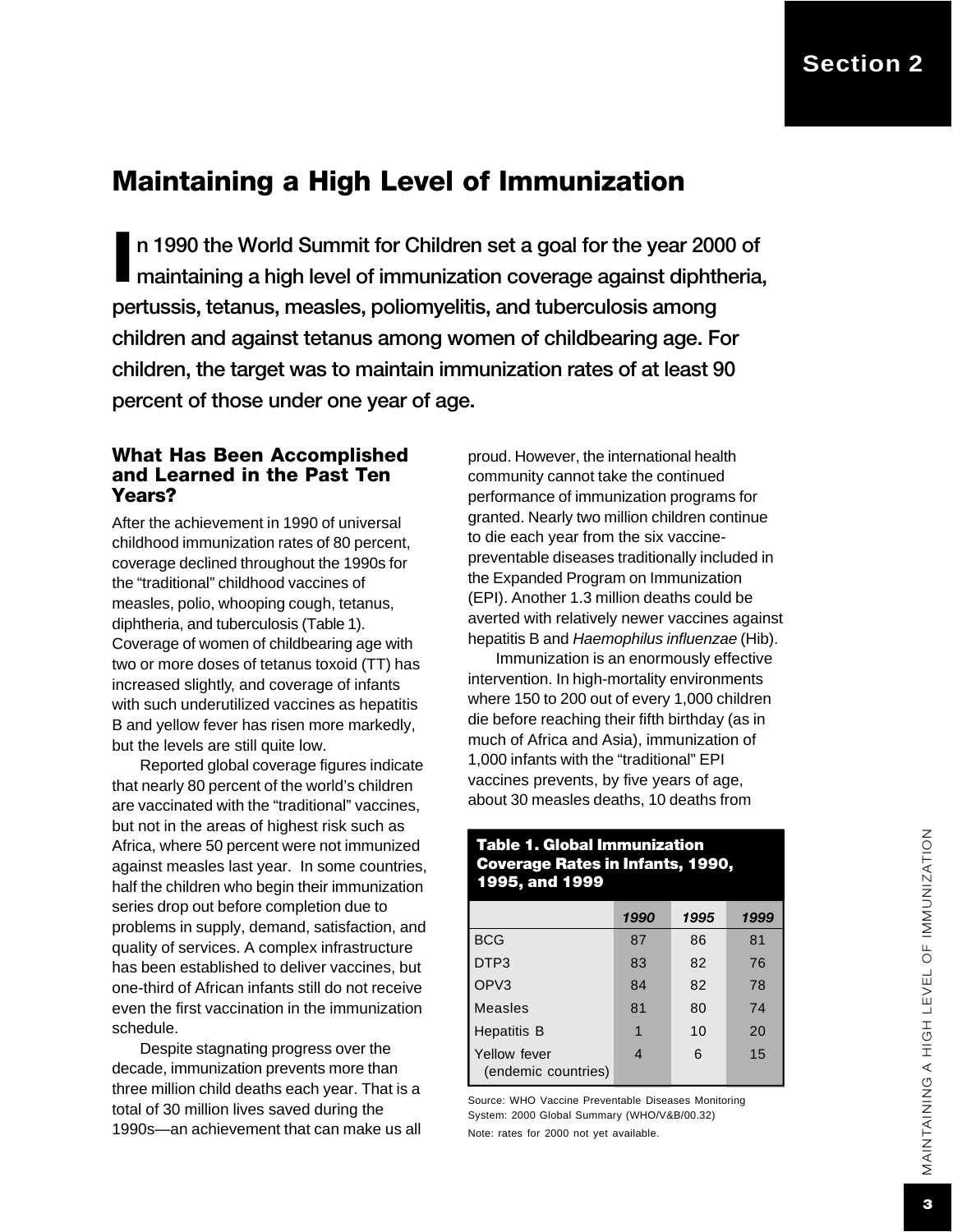whooping cough, and five cases of lifelong disability from polio. Immunization of 1,000 women prevents five deaths from neonatal tetanus. (By comparison, for each person who died from Ebola virus in the former Zaire during the large epidemic in 1995, an estimated 182 Zairian children died nationwide from measles.)

The World Bank's landmark 1993 World Development Report, *Investing in Health*, concluded that immunization is the most costeffective health intervention (especially when combined with other population-based health interventions) and that it should have an extraordinary claim on resources. Calling immunization an unfinished agenda, the report also noted that immunization programs would need assistance for the foreseeable future. Because of its role in promoting social justice and equity, immunization is widely recognized as a key element of comprehensive approaches to poverty reduction.

Immunization is now attracting considerable attention and resources with the race toward poliomyelitis eradication, the development of important new coalitions such as the Global Alliance for Vaccines and Immunization (GAVI), and the creation of new funding mechanisms such as the Global Fund for Children's Vaccines (with the support of Bill and Melinda Gates and others), to support introduction of new vaccines. To fully realize the benefit of all vaccines—traditional vaccines, existing underutilized vaccines, and the new vaccines of tomorrow—we need to continue to strengthen the platform from which they are delivered: a functioning health infrastructure and a routine immunization system. However, despite their relative maturity, immunization programs in many countries are showing signs of decay.

Vaccines clearly are essential to immunization programs, but many more inputs are needed to deliver them effectively and safely. The cost of fully immunizing a child is about US\$20, of which only about US\$2 (depending on the vaccines used) covers the cost of the "traditional" vaccines

and syringes, with about US\$17 going toward delivering the vaccines. Financing of EPI requires investments in cold chain equipment, spare parts, repair and maintenance, and fuel for refrigerators, as well as trained, paid staff, and functional health facilities.

Immunization performance is frequently described by vaccination coverage rates, but these figures do not describe the quality of services. With high levels of transmission of HIV and hepatitis B and C in developing countries, concern has increased about the safety of injections provided by the health system in general and of immunization in particular because most vaccines are administered by injection. WHO estimates that of the 12 billion injections given each year in the developing world, more than half are unsafe and may contribute to disease transmission. While immunization injections account for only about ten percent of all injections, EPI has taken the lead in pushing for safer injection and disposal practices. Progress has been made in developing safer technologies, but the managerial, financial, and behavioral dimensions of the issue are only starting to receive the attention required to improve the situation.

The effect of health sector reform (HSR) on the organization and delivery of immunization services has been the subject of several studies. Findings indicate that certain functions—such as setting policies, norms, and standards, procuring vaccines and equipment, and designing forms for disease surveillance—should not be decentralized. Because immunization entails the control of vaccine-preventable diseases that do not respect district borders, it is especially important that technical staff at the national level continue to play a role in the analysis and application of surveillance (and burden of disease) data. Technical staff also must be actively engaged in the design and implementation of health sector reform to ensure that the unique features essential to immunization quality and effectiveness are encompassed in the reforms.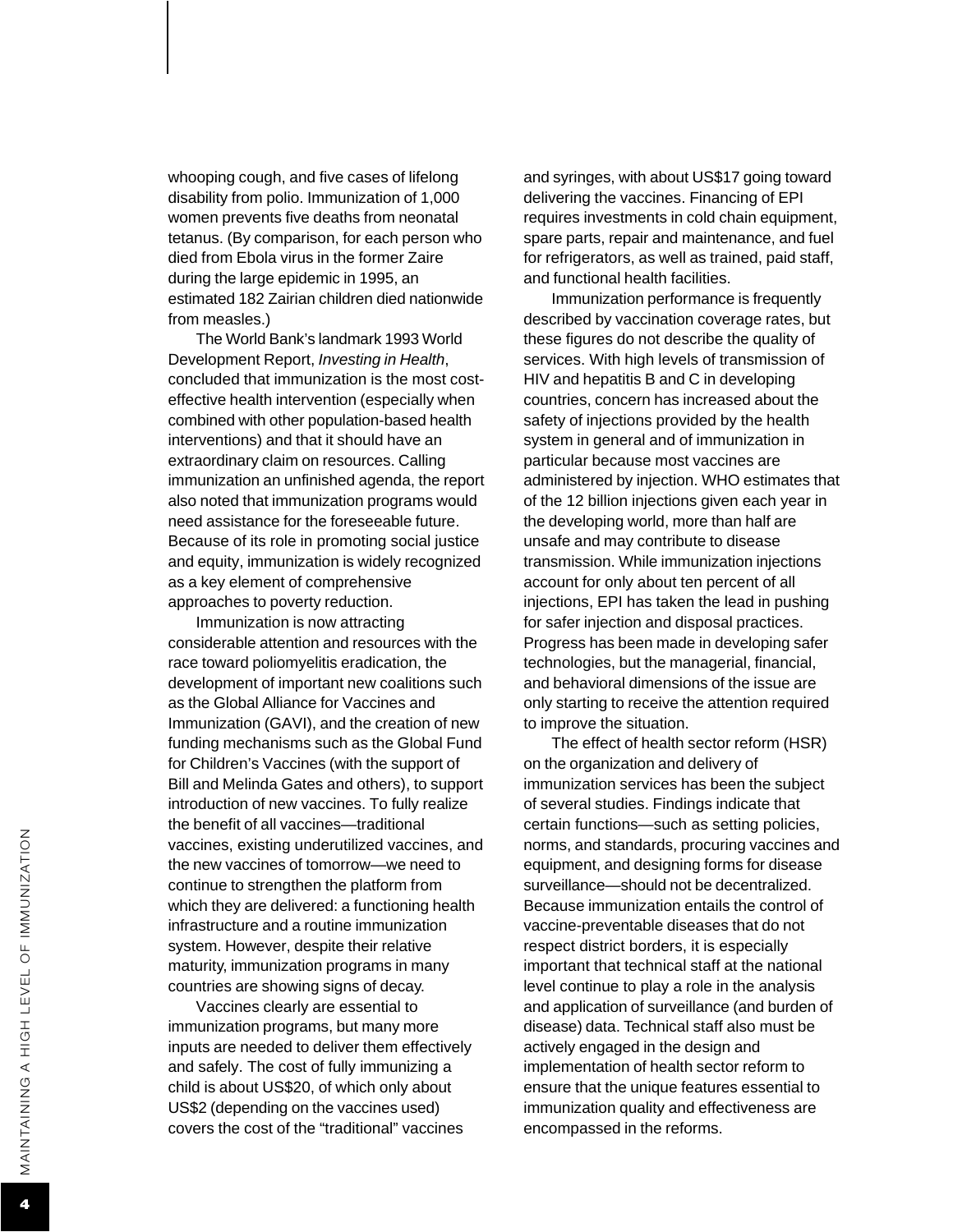# What Are the Challenges?

#### *The job of immunizing a nation's children is never finished*

Immunization coverage is stagnating in different countries for many reasons. Among these are a perception that the job of immunizing the population has been completed, a false sense of security and complacency that the diseases have been controlled, and donor fatigue. Other reasons are inadequate investment in the fundamentals (such as training, logistics, and communications), reductions in outreach, rigid models of health reform, disengagement of potential partners and insufficient national ownership, inadequate donor coordination, preoccupation with vertical eradication initiatives, and lack of accurate routine data to identify problems and target contextually appropriate solutions. The advent of GAVI has focused new resources and attention on the importance of continually strengthening routine immunization services, even in the face of important competing needs. The message needs reinforcing that immunization is an essential component not just of child survival programs, but also of programs of primary health care, maternal and child health, infectious disease control, emergency humanitarian assistance, social transition, and health reform.

#### *A systems approach is needed*

An immunization program means more than just a supply of vaccines and syringes. A program requires staff training, development of supply lines, systems of management and monitoring, communication and behavior change, engagement of communities, and the means to finance these services. Solving the complex problems facing such programs requires consideration of the many interconnected pieces of the jigsaw puzzle that constitute a complete, coherent, and sustainable immunization system. Solving just one problem in isolation—say, vaccine supply—is not sufficient and may introduce distortions. And, as in any system, constant

attention, maintenance, and repair are needed to avoid decay.

#### *Controversies and opportunities*

The immunization program is caught squarely in a "development dilemma." Traditionally under-funded, bottom-up, longterm developmental efforts in immunization must compete with well-funded, top-down, short-term initiatives. While short-term goals seem to be needed to keep stakeholders focused and to attract resources from donors who expect a rapid return on investments, the problems that must be overcome are not amenable to short-term solutions. The result is a succession of highly visible objectives that may not always meet the needs of countries but are a means of attracting resources. This introduce s distortions in the agenda and lead s to the adoption of inappropriate strategies at the neglect of other approaches. Political leaders are rightly concerned about declines in short-term program performance, but the proffered solutions often leave the more difficult problems unremedied. One challenge is to achieve disease control objectives in a manner that promotes sustainability and strengthens the health system.

#### *Coordination is critical*

No one partner can single-handedly address immunization. The job is too big and multi-faceted. Agencies must contribute according to their strengths and encourage national ownership. The current prospect of new vaccine introduction should continue to be used to stimulate investments in improving the broader immunization system. New alliances such as GAVI have systematically focused attention on the need and mechanisms for coordination.

#### What Must Be Done?

The changing landscape of country health systems, donor policies, and vaccine technology presents new challenges and opportunities. Immunization programs must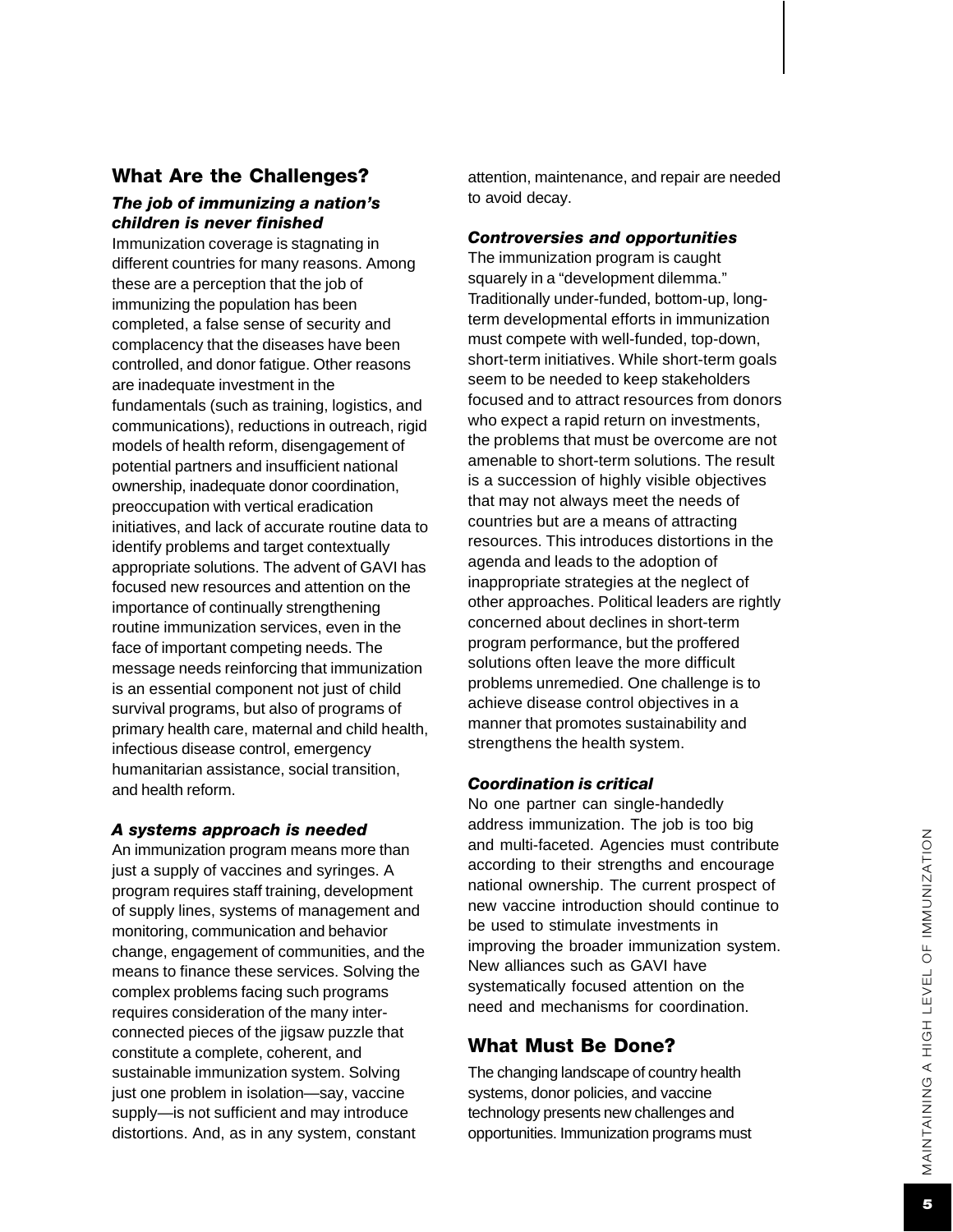learn to function in the integrated, decentralized environment of health reform. Global partners and developing country governments must "stay the course" by committing sufficient resources to ensure that each year's cohort of infants is protected from all vaccine-preventable diseases.

Some of the continuing challenges that require direct investment in the routine immunization system include:

- Raising immunization coverage in each district.
- Introducing new and underutilized vaccines.
- Reaching the unreached, particularly the high-risk urban poor.
- Making injection and disposal practices safe.
- Actively monitoring selected indicators at each level to improve staff motivation, management, performance, and data quality.
- Developing indicators to monitor the effects of health reform, eradication efforts, and new vaccine introduction on immunization services and health systems.
- Developing innovative financing mechanisms, such as World Bank efforts to tie debt relief to national investment in health.
- Introducing integrated disease surveillance and control measures.
- Developing capacity to implement communication to change behaviors.
- Designing sustainable, contextually relevant training approaches.
- Replacing aging cold chain equipment.

We need to formulate a more coordinated approach to developing and delivering an integrated package of well-child and sick-child health services in health facilities and communities. We must learn how to use

immunization contacts and services as a vehicle for other population-based interventions.

Health sector reform challenges the notion of traditionally "vertical" immunization programs. Yet, as an essential cost-effective public good that attracts limited private support at the country level, immunization requires deliberate public investment at levels sufficient to deliver services to all segments of the population.

Despite the challenges, the future holds great promise. There has never been a time when the need and our ability to act effectively have been greater. Immunization services are extremely popular and effective, and they demonstrate that "good health is good politics."

*—Robert Steinglass*

#### **References**

- Fielden R and OF Nielsen. Immunization and Health Reform: Making Reforms Work for Immunization. Geneva: World Health Organization Global Program on Vaccines and Immunization, July 1998.
- Immunization Safety: A Global Priority. Reprint of the special theme articles of the *Bulletin of the World Health Organization*, 2000, 78(2):153- 231. WHO/V&B/00.12. Geneva: WHO, 2000.
- 1993 World Development Report, *Investing in Health*, Washington, DC: World Bank, 1993.
- Steinglass R and Fields R. Immunization: Challenges and Opportunities. *Global HealthLink, The Newsletter of the Global Health Council*, May-June 2000, No. 103.
- World Health Organization Department of Vaccines and Biologicals, UNICEF, USAID, BASICS, Zdrav Reform. Immunization and Health Sector Reform in the Kyrgyz Republic. Report of a WHO-led Mission, 1-12 March 1999. WHO/V&B/99.33. Geneva: WHO, 1999.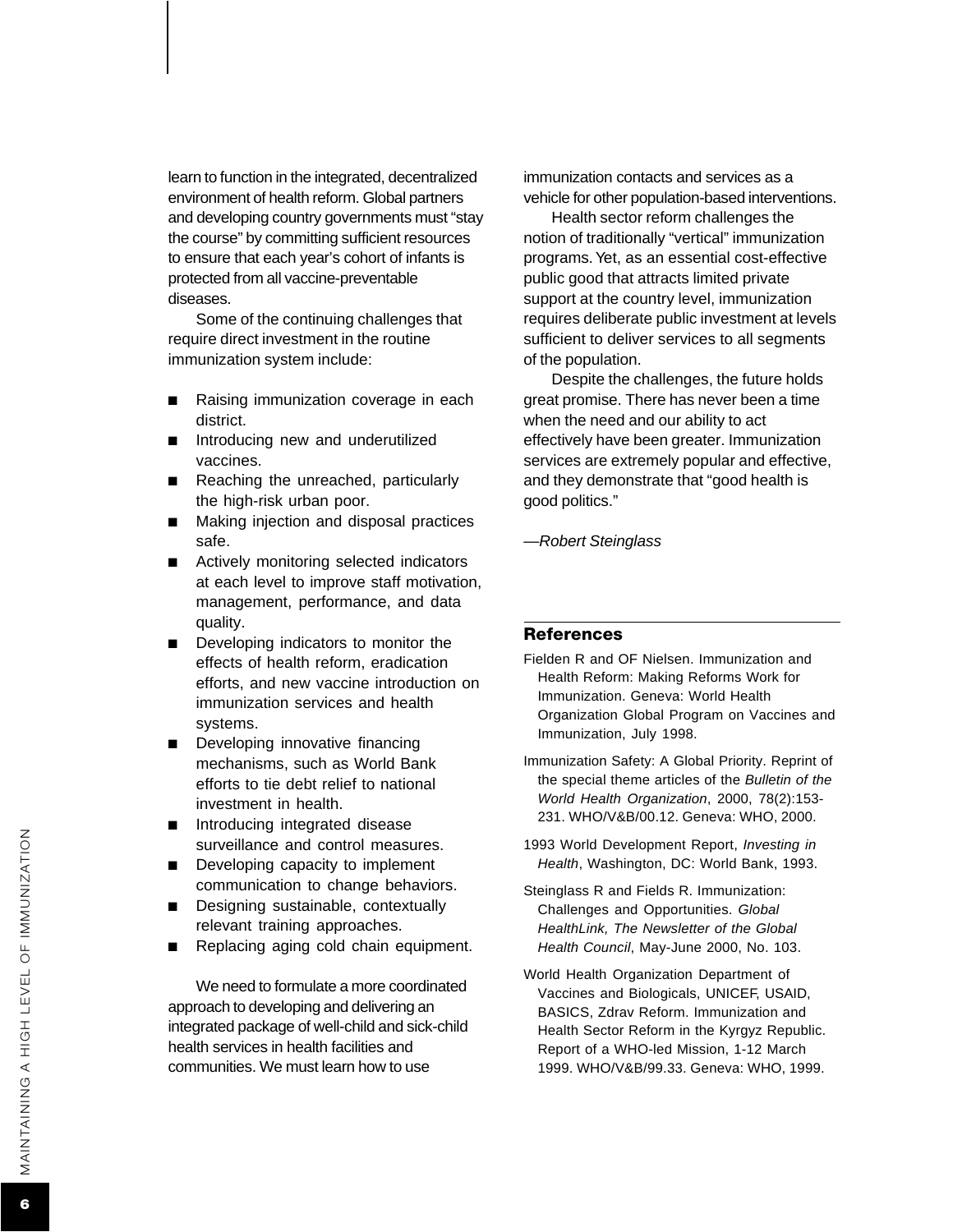### Eliminating Neonatal Tetanus

goal of eliminating neonatal tetanus (NNT) by 1995 was declar<br>by the World Health Assembly in 1989 and further endorsed at goal of eliminating neonatal tetanus (NNT) by 1995 was declared the World Summit for Children in 1990. Tetanus is responsible for 14 percent of all neonatal deaths globally and is a leading cause of neonatal mortality in the poorest parts of the world.

#### What Has Been Accomplished and Learned in the Past Ten Years?

Each case of neonatal tetanus represents multiple failures of health services to provide routine immunization, antenatal care, and clean delivery and cord care services. NNT is completely preventable by immunizing females before or during pregnancy or by ensuring clean delivery, clean cutting of the umbilical cord, and proper care of the cord in the days following birth. A series of highly effective, safe, and inexpensive tetanus toxoid immunizations can be given during a wide window of opportunity, lasting from infancy through adulthood.

The bacteria that cause tetanus are found everywhere in the environment, and everyone is susceptible to the disease. NNT occurs most commonly when tetanus spores contaminate the umbilical cord as it is being cut or dressed after delivery. In the developing world the disease rapidly progresses to difficult breathing, exhaustion, starvation, and, in most cases, death. Maternal tetanus is the result of contamination from tetanus spores, usually linked to unsafe abortion practices or unhygienic deliveries.

The World Health Organization (WHO) estimates that on average, only five percent of NNT cases are actually reported to health services. Because the disease does not occur in epidemics, it often goes unnoticed. An infant with NNT usually dies at home without being seen by a health worker. In most

developing countries, neither the birth nor early death is registered in any vital events reporting system. For these reasons, neonatal tetanus is called the "silent killer."

Elimination of NNT by 1995 was redefined as less than one case per 1000 live births in every district in every country. Major progress toward that goal has been achieved. In 1995 alone, an estimated 700,000 potential deaths due to NNT were prevented. By 1999, 104 out of 161 developing countries had achieved elimination.

However, an estimated 289,000 cases of NNT continue to occur annually, with the case fatality rate averaging 70 percent. WHO estimates that 215,000 infants died from tetanus in 1998. In addition, some 30,000 women die each year from maternal tetanus. Reported immunization coverage of women of childbearing age with two or more doses of tetanus toxoid (TT) has remained stagnant in developing countries (at slightly less than 50 percent) since the mid-1990s, although evidence from several countries indicates that the proportion of protected women is higher than reported immunization coverage.

The goal of maternal and neonatal tetanus (MNT) elimination by 2005 was recently declared by UNICEF, WHO, and UNFPA. Substantial resources have been raised, resulting in renewed momentum to eliminate MNT in the 57 countries that have not yet done so. Approximately 100 million women are considered at highest risk and in need of immunization.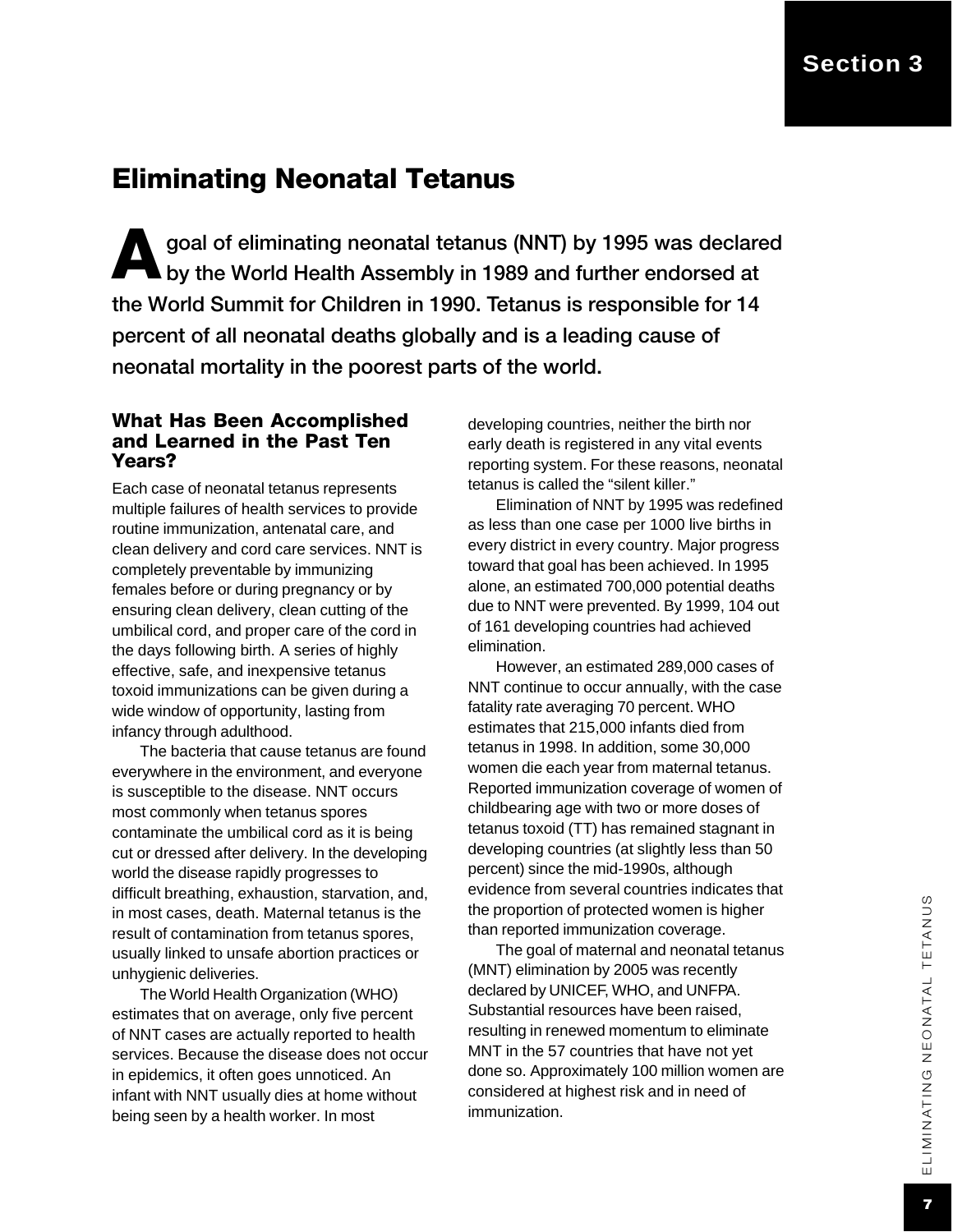#### What Are the Challenges?

In addition to difficulties in reaching the poorest and least educated populations who lack regular access to health services, tetanus control poses special challenges. Accurate measurement and interpretation of immunization coverage is difficult because women of childbearing age need multiple doses over a thirty-year span—with varying intervals between doses—and unprotected women enter childbearing age each year.

Detection of NNT is made difficult by reluctance in some cultures to acknowledge cases of the disease, poor health facility coverage, and undeveloped disease surveillance in underserved areas. In addition, areas of high risk are difficult to identify precisely in the least developed countries. In countries with the weakest infrastructure and highest mortality, NNT may not cluster in focal areas, but may be more widespread, appearing in "silent" areas where disease surveillance has limited reach. As a non-communicable disease, NNT does not exhibit the familiar epidemiological patterns of other vaccinepreventable infectious diseases, such as measles, poliomyelitis, and smallpox.

Yet it is not necessary to locate every case to know that tetanus is a problem. Wherever neonatal mortality is high, tetanus is usually a major contributor. The factors contributing to its high incidence are widespread and well recognized in the least developed countries:

- poor access to or use of general health services, including child immunization,
- low access to or use of antenatal care services, including maternal immunization,
- high incidence of home deliveries, often unassisted or assisted by unskilled attendants,
- a predominantly rural population engaged in agriculture,
- proximity to farm animals,
- low literacy levels and income.

Since antenatal care services are not well developed in many areas where tetanus remains a problem, population-based strategies to control the disease have been developed. The World Health Organization pioneered a strategy of continuous immunization with a total of five doses of tetanus toxoid for women of childbearing age, including pregnant women.

This strategy does not protect individual newborns as rapidly as does immunizing women who are already pregnant, but eventually it protects the susceptible population. However, because women must be screened and immunized or referred during any health facility visit, it has been difficult to implement this strategy without strong commitment by health services, additional resources, and durable, patient-held immunization records.

Many of the immunization strategies aimed at different target groups can be used to control tetanus. There is no single global blueprint for all situations. Different strategies need to be used and combined, over time, to control the disease at affordable cost. The immunization strategies and the most appropriate target groups must be defined in each countr y, based on local data and operational and financial circumstances.

Another challenge is the need for sustained effort. As an environmental hazard, tetanus can never be eradicated. Its elimination as a public health problem will need to be maintained year after year through continuous political commitment and application of resources.

#### What Must Be Done?

Just 27 countries account for 90 percent of the global burden of MNT cases: Afghanistan, Angola, Bangladesh, Burkina Faso, Cambodia, Cameroon, Chad, China, Côte d'Ivoire, the Democratic Republic of Congo, Ethiopia, Ghana, Guinea Bissau, India, Indonesia, Liberia, Mali, Mauritania, Mozambique, Nepal, Niger, Nigeria, Pakistan, Senegal, Somalia, Sudan, and Yemen.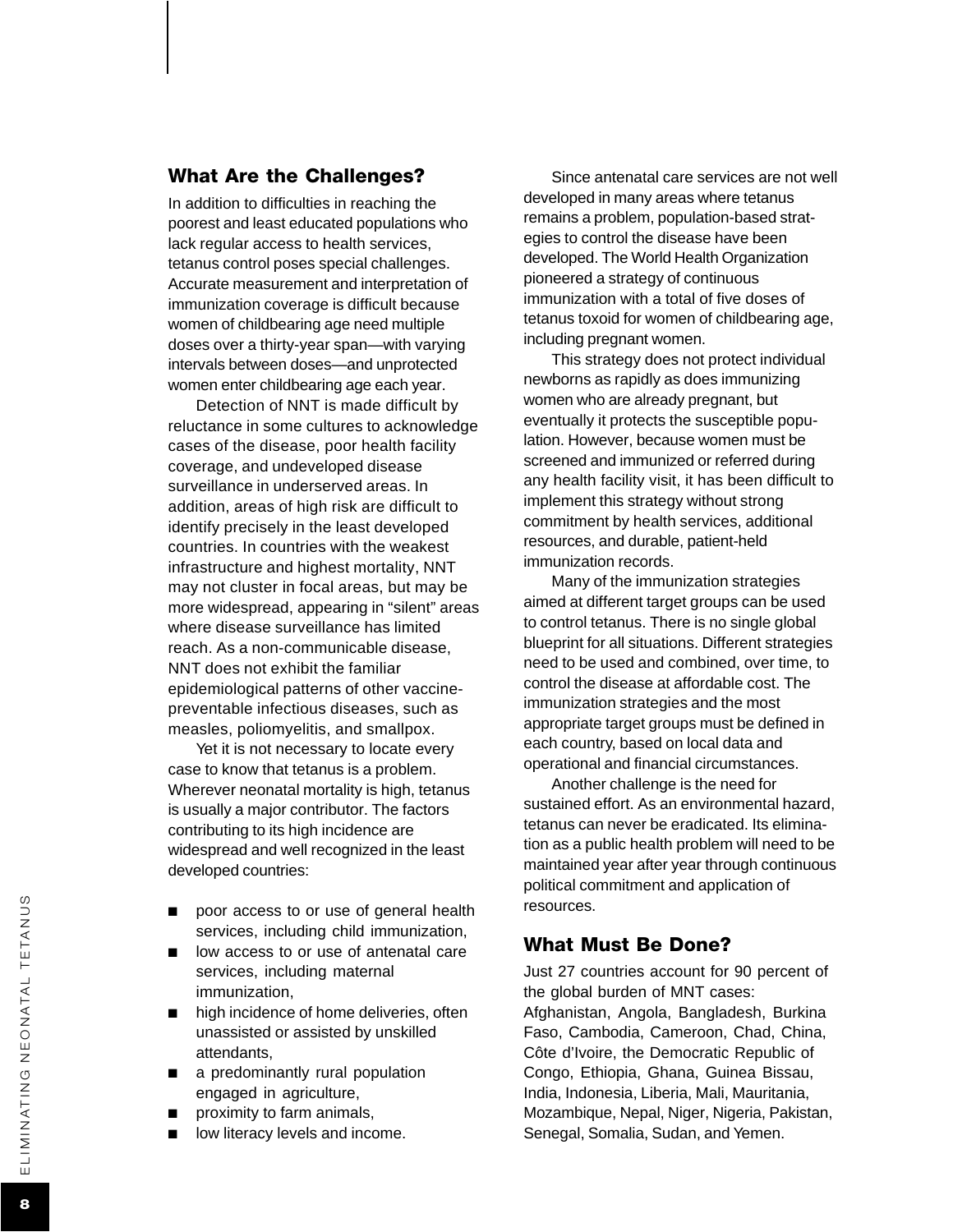As part of broader national immunization plans, many of these countries are articulating the strategies, activities, and resources needed to achieve and maintain MNT elimination. Nearly 60 percent of the \$100 million in external support needed for national efforts to achieve the MNT elimination goal by 2005 has been raised.

For countries to achieve MNT elimination, WHO, UNICEF, and UNFPA advocate the "high-risk approach." This strategy involves identifying districts at highest risk within countries and focusing interventions in those areas. The primary elements of the program include supplemental tetanus immunization of at least 80 percent of all women of childbearing age with three properly spaced doses of tetanus toxoid to quickly clear the backlog of unprotected women, thereby providing immunity lasting more than five years. The strategy then calls for maintaining elimination in formerly high-risk districts by routinely vaccinating pregnant women, increasing routine DTP coverage for children, and increasing women's access to and use of clean delivery services.

To maintain the decline of tetanus, some countries may need to repeat supplementary tetanus immunization periodically in inaccessible, underserved areas as new cohorts of under-immunized women enter their childbearing years and as immunity wanes among previously vaccinated women. Disease surveillance in "silent" areas will need to be improved and a constant effort made to detect new high-risk areas. The frequency of follow-up supplemental immunization to maintain high levels of protective immunity in a population may need to be determined through periodic serologic studies until routine disease surveillance can be improved. In addition to strengthening surveillance, there is a need to improve current systems that routinely monitor coverage with tetanus toxoid and clean delivery.

Longer-term strategies are also required to protect adolescent females entering the period of risk. Their need for timely protection cannot be met solely by infrequent follow-up campaigns. To maintain the momentum and political interest associated with the supplemental immunization of childbearing-age women in high-risk areas and to take advantage of gains being made in infant immunization, school-based immunization can be introduced in areas where a high proportion of girls (e.g., more than half) are enrolled in the early grades of primary school. Schoolbased tetanus immunization, whether as priming or booster doses, increases the duration and level of protection of girls before they enter childbearing age and sharply reduces the number of doses required later for complete protection. This is an important operational consideration because these females will be more difficult to reach routinely after they become adults. All girls and boys in the early grades can be immunized during a single annual visit to each primary school.

During the past decade, female enrollment rates in primary school increased dramatically in many developing countries. Tetanus toxoid immunization is especially cost effective when added to an integrated, comprehensive package of school health services. Where appropriate, such schoolbased approaches can sustain the gains achieved during supplementary "high-risk" immunization activities by channeling political interest into longer-term follow-up action.

Other new approaches and technological developments are needed. Simple and robust population-based serological methods, which use filter paper to detect anti-tetanus antibody levels among women of childbearing age, are under development. In areas with poor disease surveillance, field assays that use minimally invasive methods of sample collection (e.g., finger-prick or saliva) in combination with appropriate sampling methods will assist in confirming areas suspected of being at high risk, targeting scarce resources to areas of highest susceptibility, and monitoring progress. The introduction, testing, adaptation, and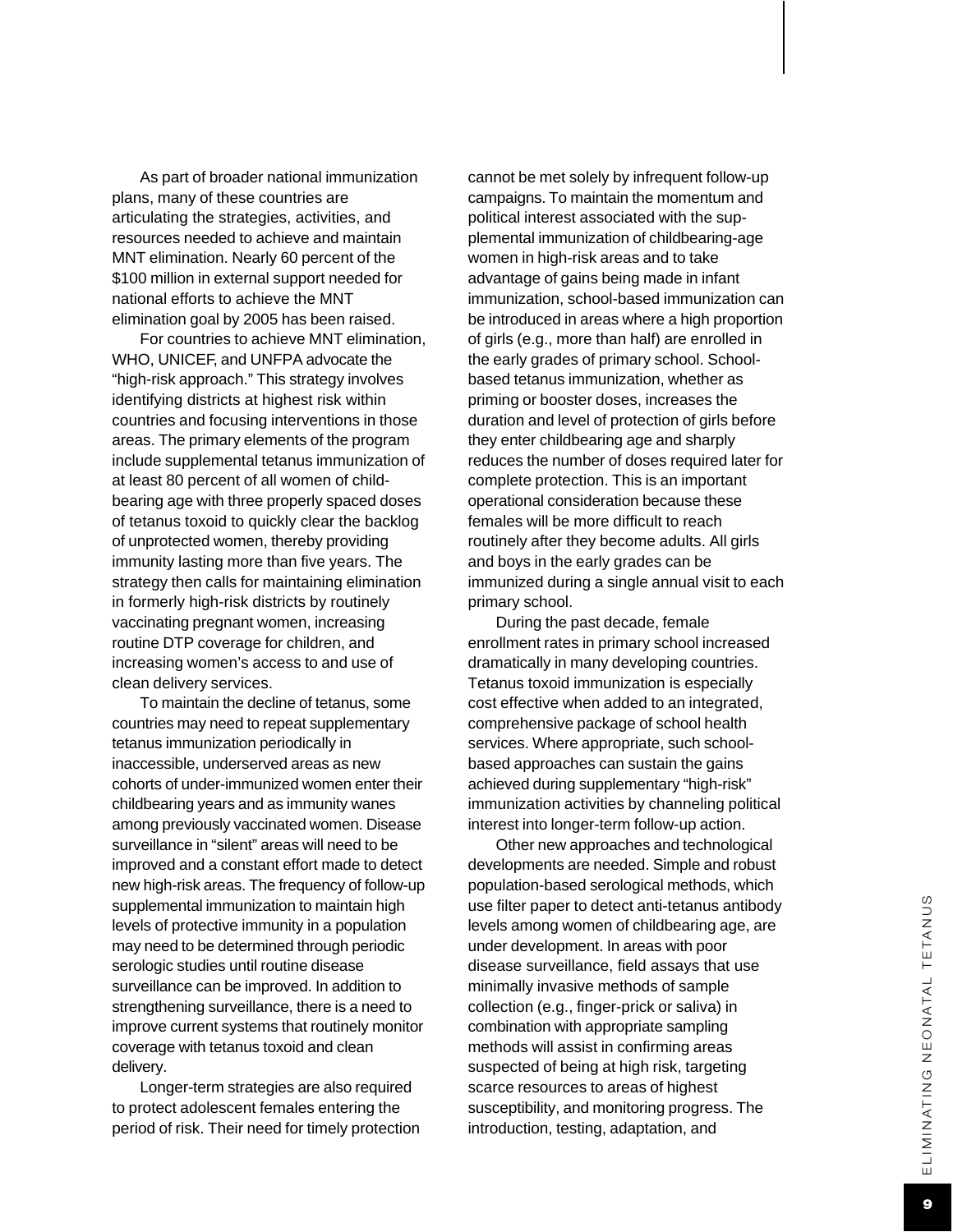marketing of inexpensive clean birth kits in partnership with the private sector shows promise for reducing harmful practices during home deliveries. A slow-release microencapsulated tetanus toxoid vaccine is currently being tested in clinical trials. Another need is for the design and introduction of longlasting immunization records that women and girls can keep at home.

Auto-disable, single-dose injection devices have emerged as an important tool for increasing tetanus immunization coverage while strengthening safe injection practices among underserved populations. One easy-touse injection device is pre-filled with a single dose of tetanus toxoid and cannot be reused. These injection devices may enable programs to try innovative approaches to expanding immunization coverage, such as administration by trained birth attendants or other lay providers and use in areas of limited health facility infrastructure and staff shortages. They may also provide cold chain flexibility during storage and transport, and may overcome acceptability concerns, such as fear of unsafe injections.

Recommended strategies to eliminate maternal and neonatal tetanus have already proven effective, feasible, safe, and

affordable in many of the least developed countries. Financial and human resources and strong political support will be required to achieve and maintain elimination. With that support, elimination of maternal and neonatal tetanus as a public health problem in every country is indeed possible by 2005.

*—Robert Steinglass*

#### References

- Steinglass R. Using Early Childhood Booster Doses to Maintain the Elimination of Neonatal Tetanus. Arlington, Virginia: BASICS Project, 1998.
- Steinglass R, Brenzel L, and Percy A. Tetanus. Chapter 8 in: Jamison D and Mosley WH, eds. Disease Control Priorities in Developing Countries, New York: Oxford University Press for the World Bank, 1993.
- UNICEF, WHO, UNFPA. Maternal and Neonatal Tetanus Elimination by 2005: Strategies for Achieving and Maintaining Elimination. November 2000.
- WHO Department of Vaccines and Other Biologicals. Field Manual for Neonatal Tetanus Elimination. (WHO/V&B/99.14) Geneva: WHO, 1999.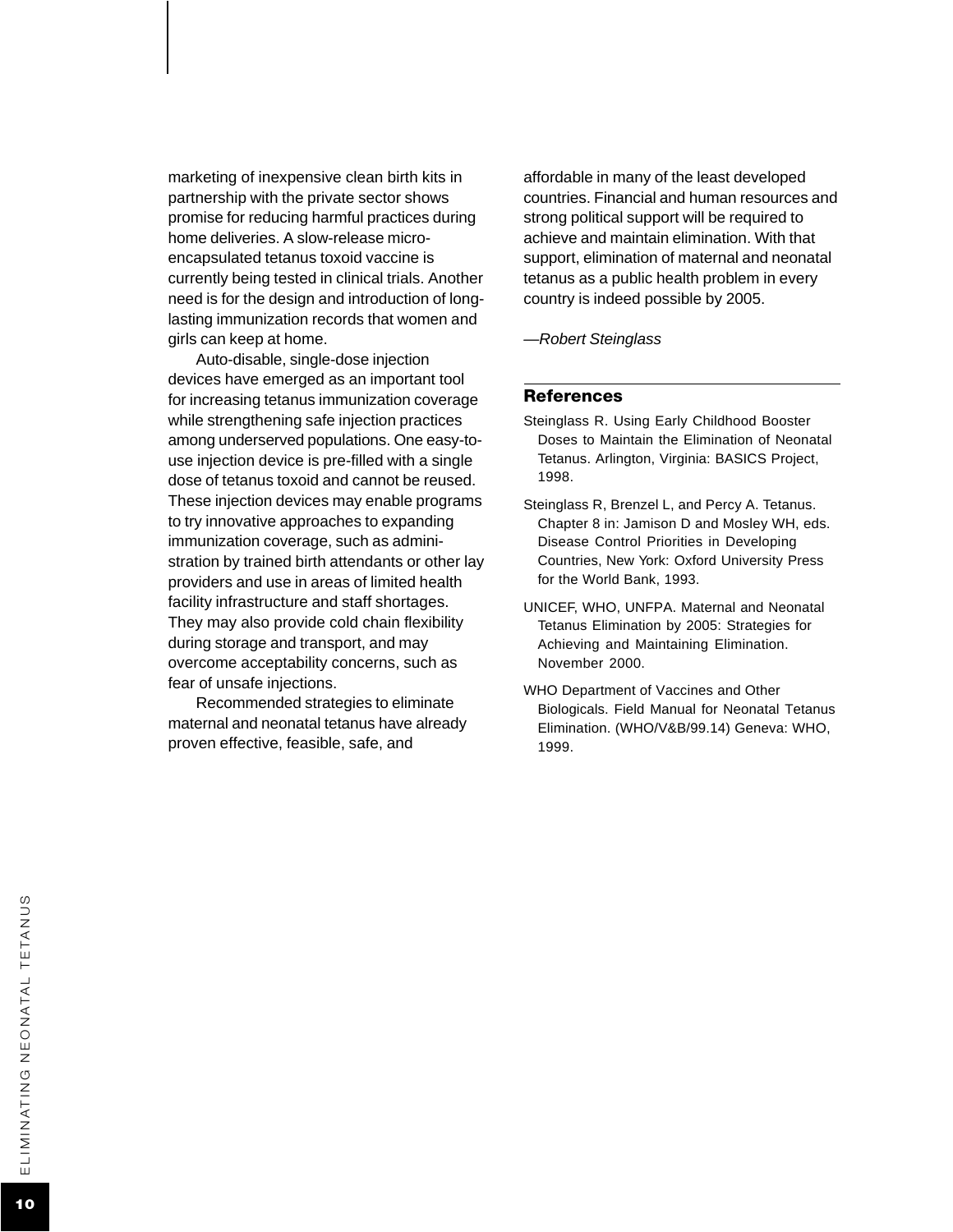#### **Section 4**

### Reducing Measles Deaths

**M** easles is a major childhood killer in developing countries.<br>Werldwide, about 31 million measles cases occur annuall Worldwide, about 31 million measles cases occur annually, resulting in an estimated 900,000 deaths. The leading cause of vaccine-preventable deaths in children, measles accounts for 40 percent of the estimated two million deaths that could be averted every year through expanded immunization.

#### What Has Been Accomplished and Learned in the Past Ten Years?

In 1989 the World Health Assembly resolved to reduce measles morbidity by 90 percent and measles mortality by 95 percent from their levels in the pre-vaccine era. The target date for achieving these reductions was 1995. In 1990 the World Summit for Children adopted the goal of vaccinating 90 percent of children against measles by 2000. During the next decade the Region of the Americas, the Eastern Mediterranean Region, and the European Region of the World Health Organization all set target dates for the elimination of measles.

The estimated number of measles cases has declined by 63 percent and measlesrelated deaths have dropped by 83 percent, compared with pre-vaccine era estimates. Despite significant progress toward measles control, the 1990 World Summit goal was not met. Global measles coverage was 79 percent in 1997 and 72 percent in 1998, with 16 countries reporting that less than half of infants had received one or more doses of measles vaccine. Failure to deliver at least one dose of measles vaccine to all infants and inadequate case management leading to complications remain the principal reasons for continued high measles morbidity and mortality.

There are wide geographic differences in measles morbidity and mortality (Table 1). The World Health Organization's Western

Hemisphere Region now reports the lowest rates of measles, and transmission has been interrupted in most countries of the Americas. Most of these countries benefit from strong health infrastructures and comprehensive and focused surveillance activities.

Measles remains a major cause of childhood death in western and central Africa. It is estimated that the African continent now has 59 percent of all global measles cases. The fundamental problem is falling or stagnant routine coverage in the context of inadequately funded and poorly used health systems.

Several countries have embarked on measles immunization campaigns targeting children up to five or 15 years to decrease morbidity and mortality from measles. These efforts have had mixed success. When

#### Table 1. Estimated Number of Measles Deaths, 1999

| <b>WHO</b> region     | <b>Measles deaths</b> |  |  |
|-----------------------|-----------------------|--|--|
| Africa                | 514,000               |  |  |
| Americas              | 1,000                 |  |  |
| Eastern Mediterranean | 97,000                |  |  |
| Europe                | 4,000                 |  |  |
| <b>SEAR</b>           | 241,000               |  |  |
| <b>WPR</b>            | 17,000                |  |  |
| <b>Global total</b>   | 874,000               |  |  |

Source: WHO, World Health Report 2000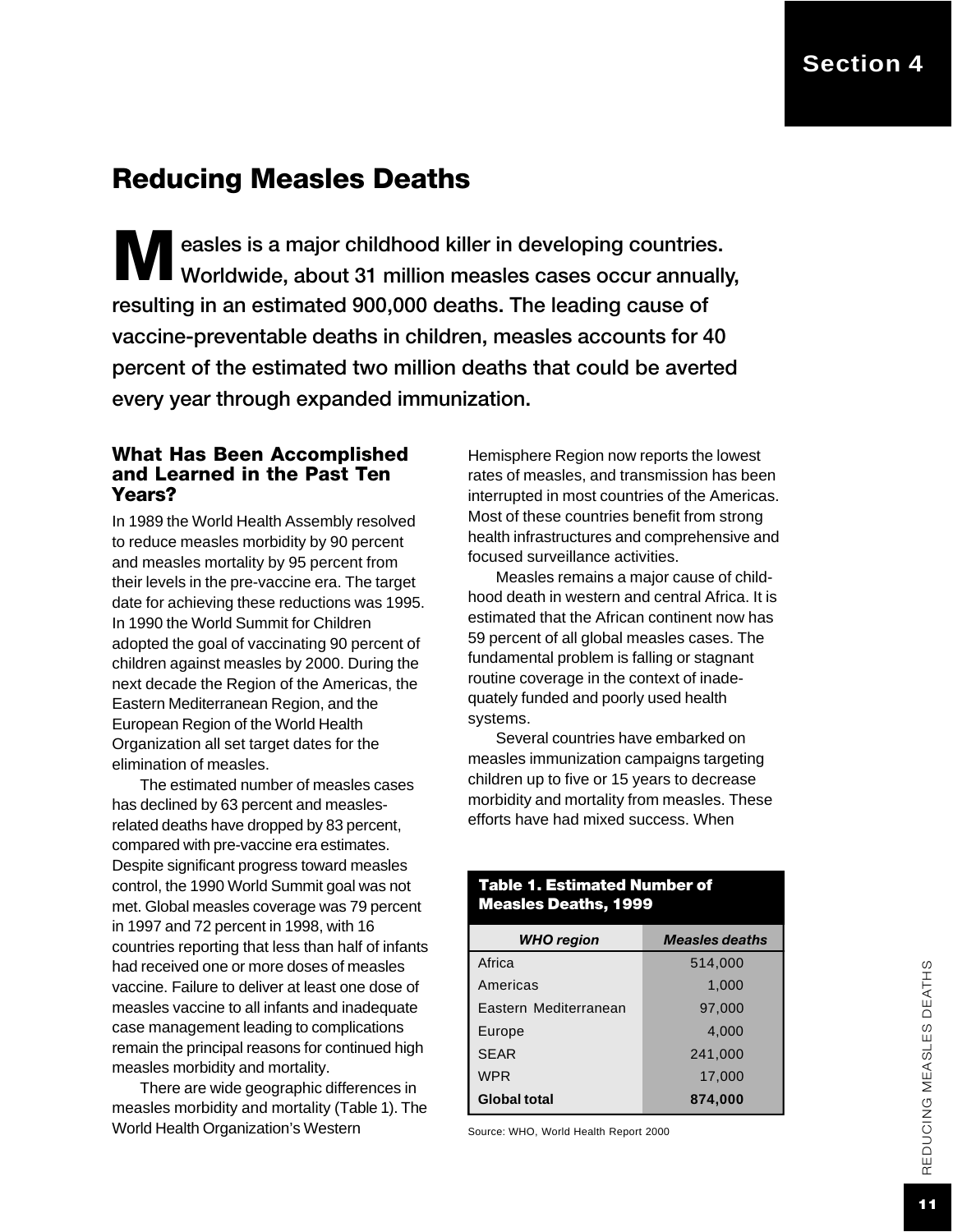measles campaigns have been grafted onto programs with high routine coverage (greater than 70 percent), the results have been dramatic—with rapid decreases in reported cases and a public health impact that appears to last four to five years. Conversely, when measles campaigns have been conducted in countries with low coverage (less than 50 percent), the results have been disappointing. Findings from epidemiologic modeling of these results suggest that mounting measles campaigns in the absence of major efforts to increase routine measles immunization is neither a sustainable nor a cost-effective strategy for reducing measles-related morbidity and mortality.

Lack of access to case management at health facilities and the often-poor quality of such services also contribute to continued high measles morbidity and mortality. Deteriorating health systems in many countries do not provide opportunities for effective management of measles cases. Many cases are never seen at health facilities. Others are seen by health workers who are ill equipped to manage cases effectively due to inadequate training and supervision and shortages of drugs and supplies.

#### What Must Be Done?

■ Reinvigorate routine immunization programs to ensure that comprehensive measles vaccination is sustainable and linked to control of pertussis and other disease prevention activities.

- Improve case management at health facilities and strengthen links with home management of measles and referral care.
- Encourage intensified measles control and elimination activities, particularly in countries that have achieved high measles coverage in their routine programs. Such efforts will require a twodose measles vaccine strategy.
- Conduct research to develop alternative methods of administering measles vaccine.
- Support intensified surveillance activities and efforts to improve case management, particularly with vitamin A supplementation to prevent measles complications.
- *— F. Marc LaForce and Remi Sogunro*

#### **References**

- World Health Organization Department of Vaccines and Biologicals. Report of a Meeting on Research Related to Measles Control and Elimination, Geneva, 27-29 March 2000. Geneva: WHO, 2000.
- World Health Organization. Department of Vaccines and Biologicals. Report of a Meeting on Strategies for Improving Global Measles Control, Geneva May 11-12, 2000. Geneva: WHO, 2000.
- World Health Organization. The World Health Report 2000. Health Systems: Improving Performance. Geneva: WHO, 2000.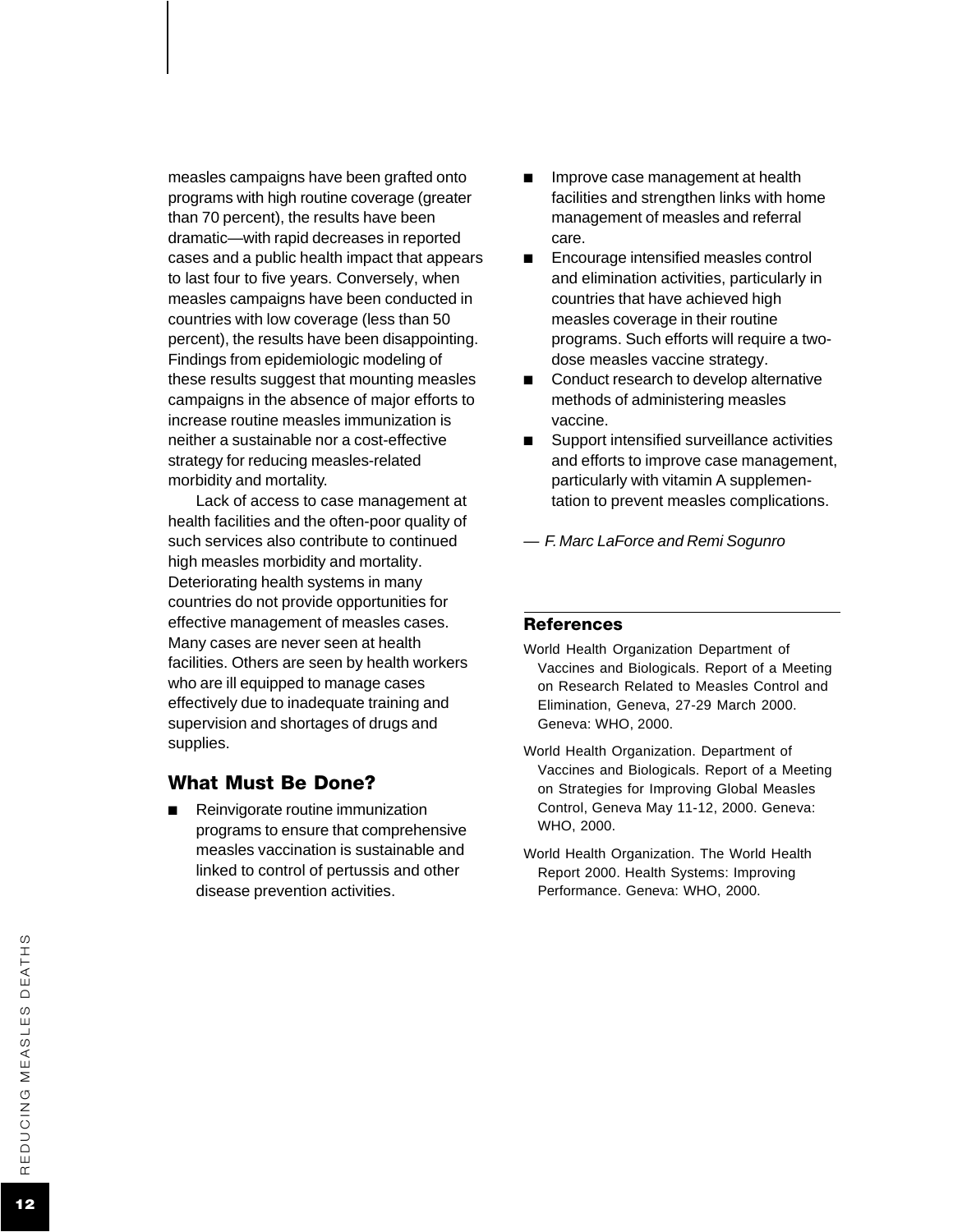# Reducing Deaths Due to Diarrhea

I n 1980 diarrhea was the leading cause of child mortality, accounting for 4.6 million deaths a year. Oral rehydration therapy (ORT), defined as the oral administration of sodium, a carbohydrate, and water, was introduced in 1979 and rapidly became the cornerstone for the reduction of mortality due to diarrheal diseases. ORT has been proposed as the "most significant medical advance of the 20<sup>th</sup> century."<sup>1</sup>

#### What Has Been Accomplished and Learned in the Past Ten Years?

At the World Summit for Children in 1990, more than 150 countries undertook to attain 80 percent ORT coverage by 1995, with the goal of achieving a 50 percent reduction in diarrheal mortality by 2000. The good news is that this goal has been met. The annual number of deaths attributed to diarrhea worldwide declined from 3.3 million in 1990 to 1.5 million in 1999.<sup>2</sup>

How this public health goal was achieved bears study. First and foremost, sound research studies unequivocally established the clinical principle that rehydration could be done orally with the use of sugar/electrolyte solutions.<sup>3</sup> Then field studies showed that the oral use of electrolyte solutions was effective in a variety of conditions. These results helped initiate the early treatment protocols that emphasized the

Table 1: Changes in Definitions of Indicators of Diarrhea

use of a solution of prepackaged oral rehydration salts (ORS). However, access to ORS packets was erratic, and the packets were unavailable in many communities.

Further operations research studies conclusively showed that about 70 percent of diarrheal episodes did not result in dehydration and did not require ORS. Case management strategies then shifted to the prevention of dehydration with home fluids, including homemade electrolyte solutions that were tailored to country needs. Salted rice water and cereal-based solutions were found to be effective in preventing dehydration.

In the late 1980s ORT was further broadened to include "increased fluids," and in the early 1990s "continued feeding" was added. These changes in the definition of ORT have made it more difficult to determine coverage rates of ORT in field studies. When broader definitions of ORT were used as the

| <b>Management and Diarrhea Mortality</b> |                                                                     |                       |                               |  |
|------------------------------------------|---------------------------------------------------------------------|-----------------------|-------------------------------|--|
| Year                                     | Main indicator: % of under-five<br>diarrhea cases who were:         | <b>Coverage rates</b> | Diarrhea deaths<br>(millions) |  |
| 1981                                     | Treated by ORS (oral rehydration salts)                             | 23%                   | 4.6 (1980)                    |  |
| 1988                                     | Treated by ORT: ORS and/or<br>recommended home fluids               | 57%                   |                               |  |
| 1991                                     | Treated by ORT plus increased fluid intake                          | 32%                   | 3.3(1990)                     |  |
| 1992                                     | Treated by ORT plus increased<br>fluid intake and continued feeding | 21%                   | 1.5(1999)                     |  |

Source: Modified from reference 2.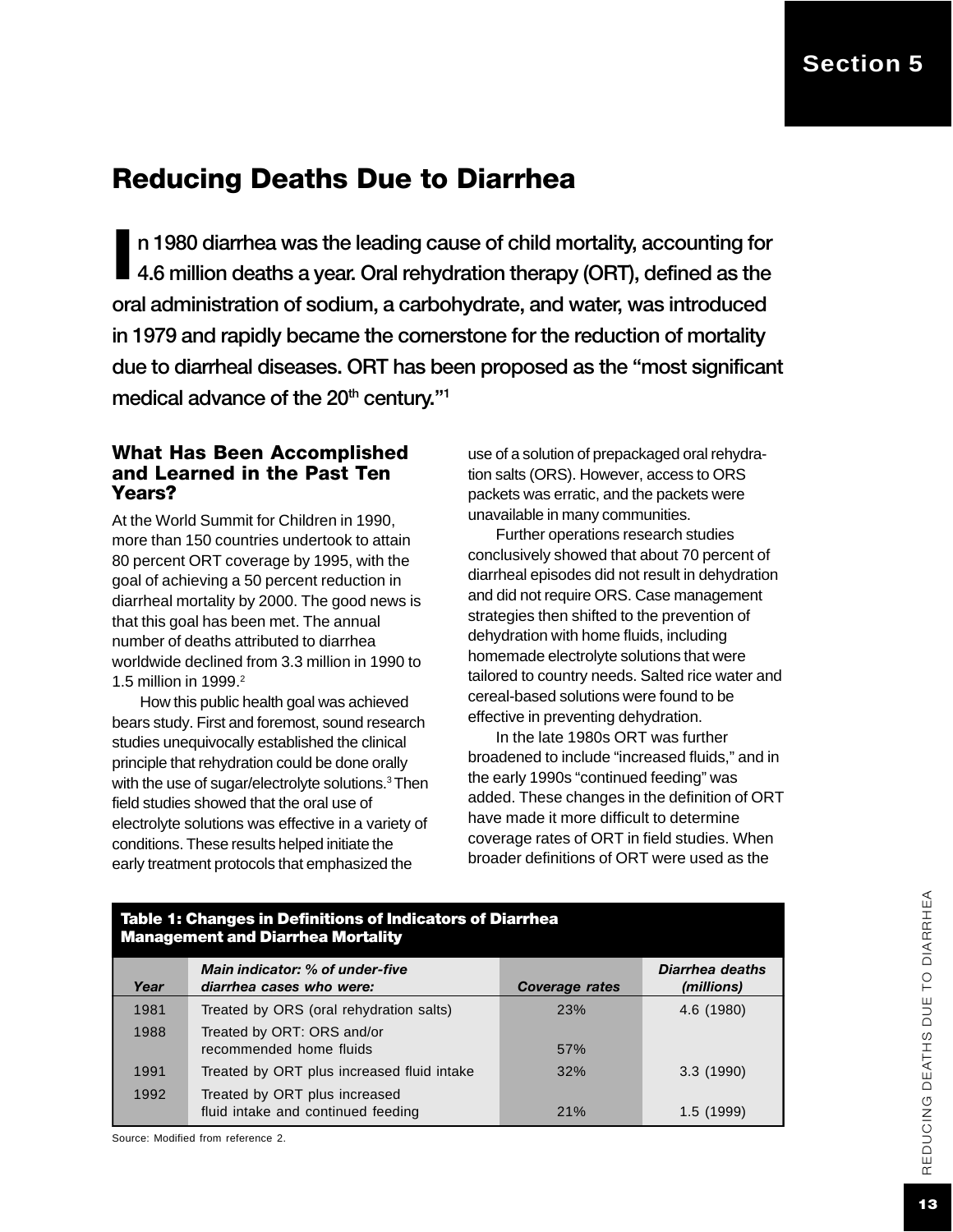| for 1993 and 2000            |                                                      |      |  |  |
|------------------------------|------------------------------------------------------|------|--|--|
|                              | <b>Estimates of oral rehydration therapy use (%)</b> |      |  |  |
| <b>Region</b>                | 1993                                                 | 2000 |  |  |
| Sub-Saharan Africa           | 43                                                   | 64   |  |  |
| Middle East and North Africa | 51                                                   | 60   |  |  |
| South Asia                   | 19                                                   | 69   |  |  |
| East Asia and Pacific        | 49                                                   | 81   |  |  |
| Latin America and Caribbean  | 58                                                   | 58   |  |  |
| Developing Countries         | 40                                                   | 69   |  |  |

# Table 2: Estimates of ORT (ORS and/or recommended home fluids)

Source: *The State of the World's Children*, UNICEF, 2001.

"gold standard," coverage rates fell, as shown in Table 1. Nonetheless, the public health benefit, measured by decreased mortality from diarrhea, has continued (Table 1). These impressive results offer a convincing argument for the effectiveness of the refinements in ORT that have occurred over the last two decades.

Reductions in diarrheal disease mortality were achieved by implementing carefully developed strategies. Diarrheal disease control programs were operational in 80 countries by 1990. The number of ORS packets sold worldwide increased from 51 million in 1980 to 800 million in 1992. Countless health care workers were trained, and culturally sensitive educational materials were created, tested, modified, and used to educate the public about ORT.

Estimates for the use of ORS and/or recommended home fluids for the years 1993 and 2000 are shown by region in Table 2. Every region reported significant increases except Latin America and the Caribbean, where rates stayed at 58 percent. Dramatic increases were documented in South Asia, East Asia, and the Pacific. Lessons learned from this work include the key point that sound treatment strategies can become institutionalized not only in health facilities, but also in the home.

#### What Are the Challenges?

Despite the unqualified success of diarrheal

disease control efforts, challenges remain. The current mortality burden of 1.5 million deaths annually is still too high. How can populations not yet covered by ORT be reached? How can the lessons learned in diarrheal disease control programs influence a broader array of health initiatives in health facilities, communities, and homes? And how can the benefits of ORT be provided more equitably? For example, in 1985 an infant from northeastern Brazil had a risk of dying from diarrhea 5.2 times higher than that of an infant from southern Brazil; by 1995, this ratio had increased to 8.5.<sup>2</sup>

Although sales of ORS have increased dramatically over the past decade, economic, cultural, and geographic barriers still limit their widespread use. The shift from ORS to ORT (recommended home fluids and increased foods and fluids during diarrheal illness) to prevent dehydration is an effort to eliminate some of these barriers and to make the best use of existing household resources and feeding practices.

Caretakers are often unaware of the link between diarrhea and dehydration and of the role dehydration plays in causing childhood death. Because oral rehydration salts do not curtail diarrhea, but rather prevent dehydration, they have lost some credibility among caretakers who have turned to antidiarrheals instead. Anti-diarrheals do not have any documented benefits. In fact, some actually prolong diarrhea, and others have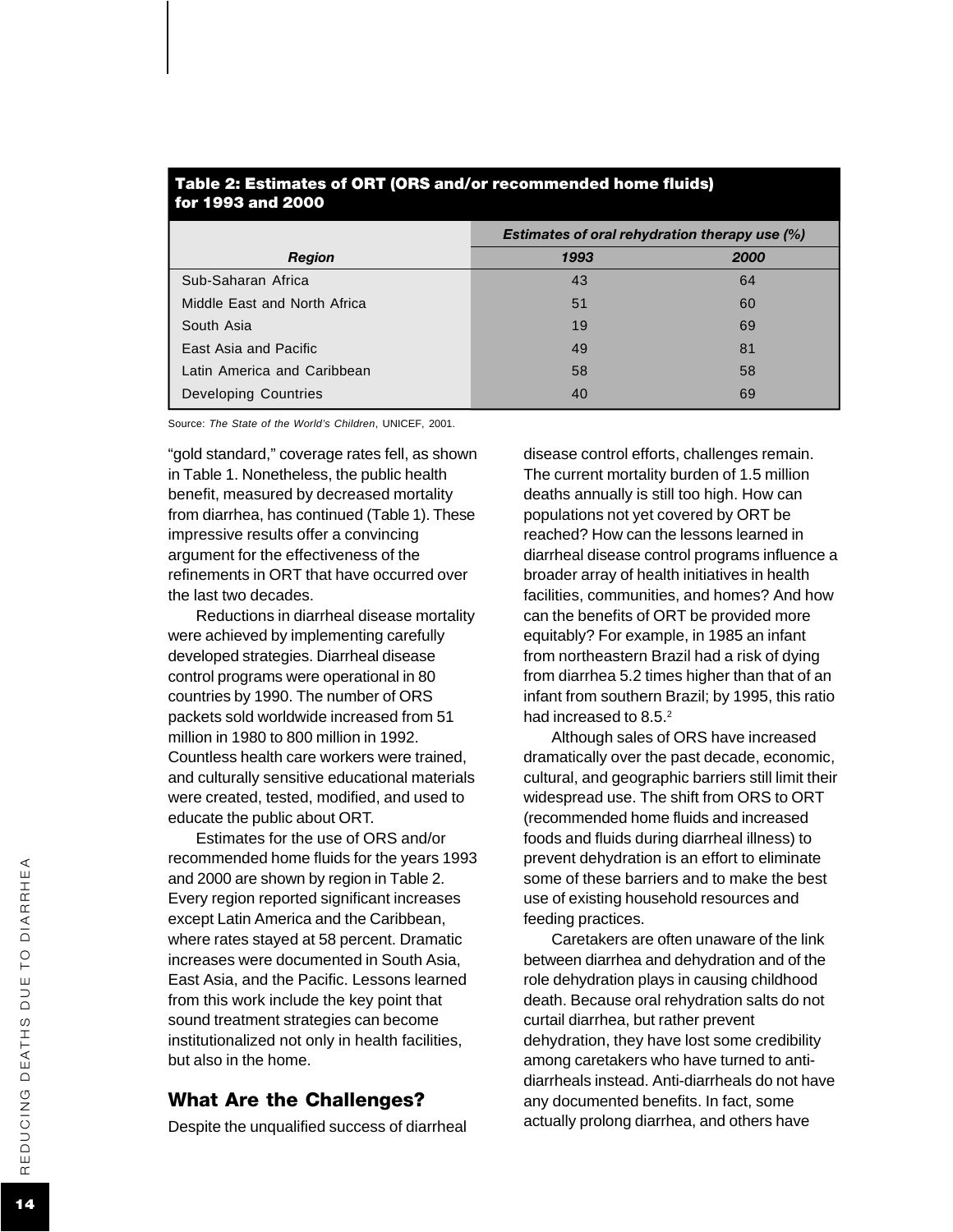been shown to produce severe and sometimes fatal side effects in children.

These challenges are being addressed in a new context. In the mid-1990s the World Health Organization (WHO) and UNICEF launched the Integrated Management of Childhood Illness (IMCI) strategy, which integrates management of diarrheal disease with that of ARI, fever, measles, and malnutrition—the five most prevalent childhood illnesses. Because children often have more than one of these illnesses at a time, IMCI is designed to address the full health needs of a child rather than just one disease or condition. Originally a curative approach based in health facilities, the IMCI strategy has now been extended into communities and households to promote improved health behaviors, both preventive and curative, to address the major causes of childhood illness and death.

WHO and UNICEF have developed a set of 16 key family and community practices to be promoted under the rubric of Community IMCI. Six of these practices assist in the prevention and treatment of diarrheal disease and resulting dehydration:

- exclusive breastfeeding for at least four and if possible up to six months of age,
- safe disposal of feces and appropriate handwashing,
- continued and increased feeding during illness,
- appropriate home treatment for illness (to include ORT),
- timely care seeking for grave illness,
- compliance with health worker treatment recommendations and referral.

Many ministries of health in Africa, Asia, and Latin America have adopted IMCI as their approach for significantly reducing childhood mortality and morbidity. In contrast to the previous vertical control programs that emphasized supplying information and salts, Community IMCI, in particular, focuses on promoting individual behavior change to

increase the demand for prevention and treatment options.

The reductions in diarrheal disease mortality in the 1980s and early 1990s resulted from the concentrated efforts of vertical control programs. IMCI combines several vertical control programs into an integrated strategy. With a declining diarrheal disease mortality rate and competing health priorities, new generations of health workers and caretakers may not be as focused on diarrheal disease as in previous years. It is not yet clear whether IMCI can sustain and continue the advances made under the vertical disease control programs.

#### What Must Be Done?

Eight out of ten children who die do so at home, after having little or no contact with health facility staff. Therefore, implementing Community IMCI is a priority for controlling diarrhea and other major causes of childhood death. Community IMCI lays the foundation for improved communication with community members about key practices that promote child health and survival. It also provides a framework for closer ties between health facilities and the community-based organizations and other nongovernmental organizations that have established relationships with communities.

Health facility staff members need a better understanding of the communities they serve so they can respond appropriately to people's health and development needs. In some countries, health center management committees bring community perspectives into the planning and management of facilities.

Further research should inform efforts to promote the key household practices for diarrhea prevention and control. Additional qualitative research is needed to understand the barriers to ORT use and to identify locally appropriate and readily available fluids and foods that could be given to children with diarrheal disease by all but the most impoverished families. Communication and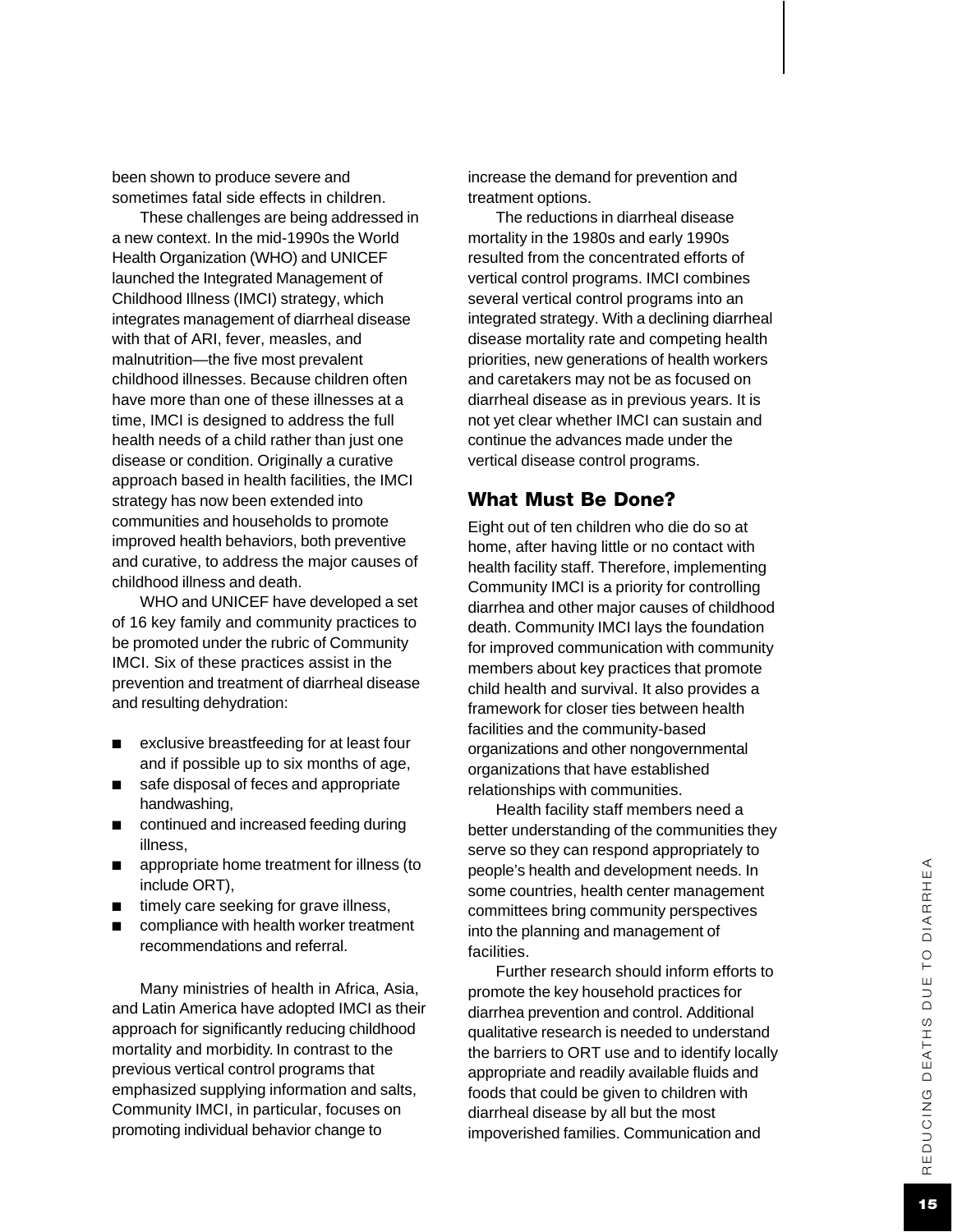behavior change strategies must address the many constraints to providing ORT, counseling of families on feeding practices during and after bouts of diarrhea, and misperceptions about the benefits of antidiarrheals.

Recognition of the importance of firstlevel health providers by government authorities is another critical step toward further reductions in the child mortality attributable to diarrhea. Governments should ensure that systems are in place for training, supervision, refresher training, and referral care to ensure that health facility staff can provide appropriate treatment and counseling and educate families on home management of diarrhea.

USAID is funding research to evaluate the impact of the overall IMCI strategy on the most prevalent childhood diseases. This research will provide data on how effective an integrated approach can be in managing specific causes of mortality and morbidity.

Correct management of diarrhea could

save the lives of up to 90 percent of children who currently die from the effects of the disease. In many countries where health services are underutilized, greater investment in the community and improved partnerships between health facilities and communities may offer the best return for continued decreased mortality due to diarrheal disease.

*— F. Marc LaForce, Kim Cervantes, Remi Sogunro, and Paul Ickx*

#### Notes

- 1. Water with Sugar and Salt. *Lancet*, 1978, 2:300- 301.
- 2. Victora CG, Bryce J, Fontaine O, Monasch R. Reducing Deaths from Diarrhea through Oral Rehydration Therapy. *Bulletin of the World Health Organization*, 2000, 78:1246-1255.
- 3. Hirshhorn N, Greenough WB. Progress in Oral Rehydration Therapy. *Scientific American*, 1991, 264:16-22.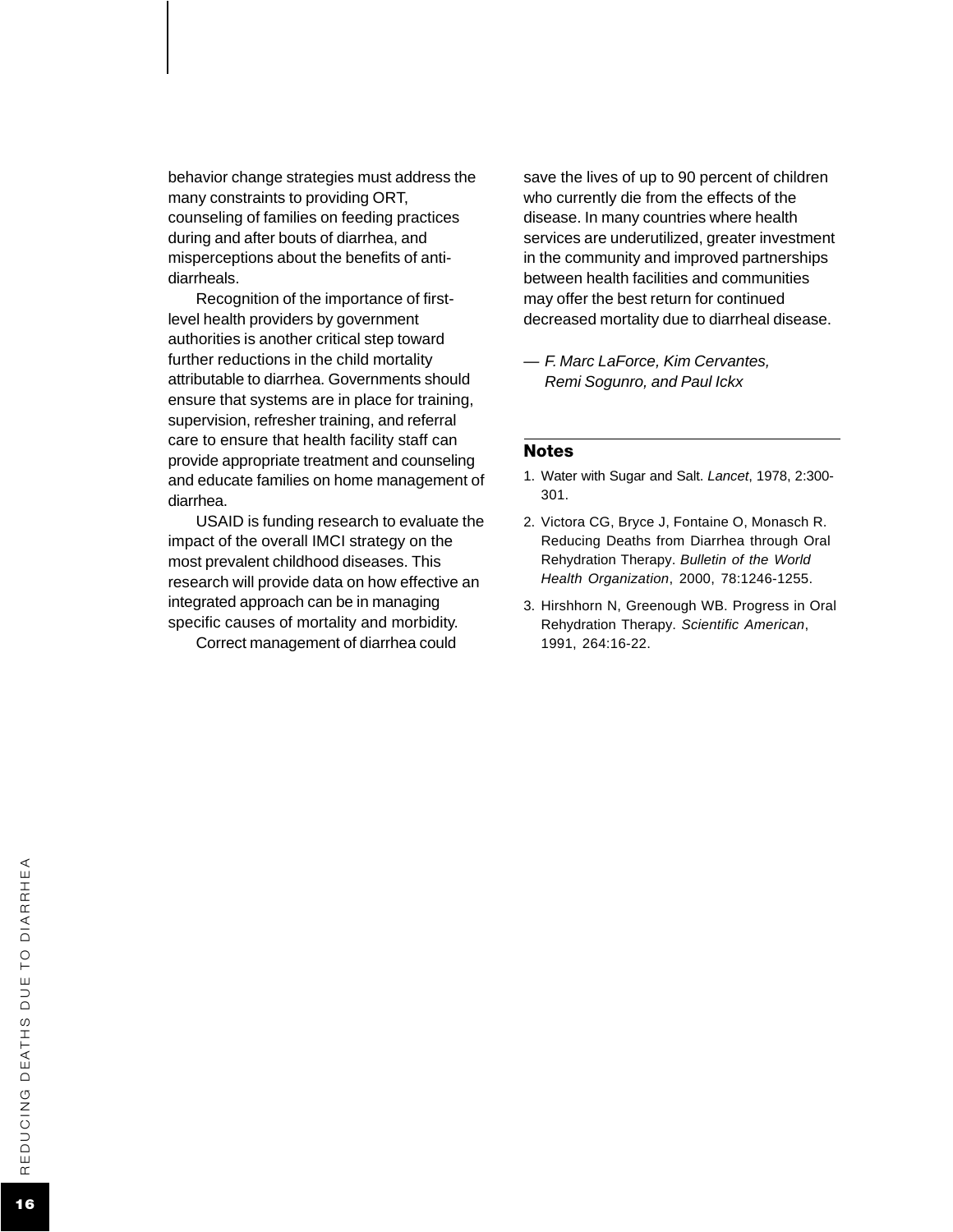# Reducing Deaths Due to Acute Respiratory Infections

A cute respiratory infection (ARI), mostly in the form of pneumonia,  $\blacksquare$  is the leading cause of death in children under five, killing more than two million children annually. Up to 40 percent of children seen in health clinics are suffering from ARI, and many deaths attributed to other causes are, in fact, "hidden" ARI cases.

#### What Has Been Accomplished and Learned in the Past Ten Years?

There are no reliable surveillance data that can be used to determine incidence or mortality from ARI in a country. The most complete data on ARI come from the Demographic and Health Surveys (DHS). These surveys consistently show that about one out of four children from 0 to 59 months old had a respiratory tract infection in the two weeks before the survey. About one-third of these were ill enough to have been brought to a practitioner (physician, indigenous healer, or pharmacist) for treatment.

Most cases of pneumonia can be treated effectively with low-cost oral antibiotics. The main clinical problem is the speed of the infection. Urgent treatment is often necessary, but many parents do not understand how quickly severe respiratory distress can become fatal<sup>1</sup> and do not know that antibiotics are the only effective treatment. As a result, cases of pneumonia that become fatal are usually first seen late in the course of illness.

Integrated Management of Childhood Illness (IMCI)—an approach developed by the World Health Organization and UNICEF—is the principal strategy for reducing ARI mortality. It does so by promoting:

prevention through reduced indoor air pollution, improved nutrition—including breastfeeding—and immunization,

- early recognition of disease by caretakers and improved home management,
- prompt recognition of symptoms and signs of pneumonia by health workers,
- rapid treatment with antibiotics in accordance with national treatment policy,
- rapid referral of the most serious cases.

Health workers following the IMCI approach learn the importance of classifying the severity of respiratory infections by observing a child for the key signs of pneumonia: chest indrawing and fast breathing. They are also aware that children suffering from other conditions, such as malnutrition or measles, are particularly susceptible to pneumonia, and thus are looking for the early signs of the disease to ensure rapid treatment.

Excellent WHO/UNICEF course materials such as the "Management of Childhood Illness" modules help prepare health workers to effectively manage ARI and other major diseases in children between the ages of one week and five years. Over the last decade these generic treatment guidelines have been adapted to meet conditions in a variety of countries. However, turnover of trained personnel, insufficient post-training supervision, and failure of trained staff to follow ARI protocols have blunted the potential public health impact of ARI training.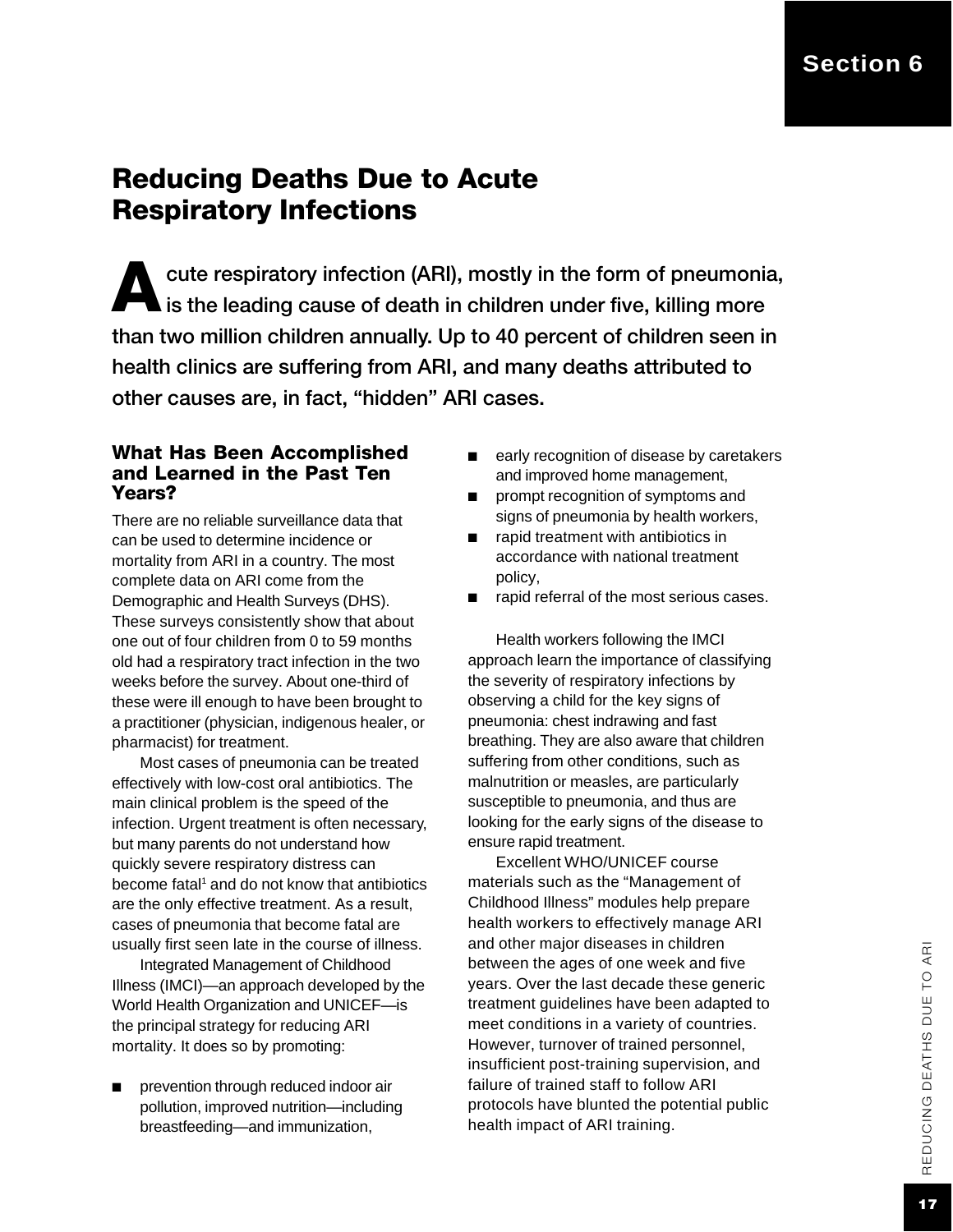By far the best strategy for reducing mortality is to promote immediate recognition of danger signs by caretakers and provide access to appropriate treatment. The community component of IMCI helps caretakers and community health workers recognize when a child is sick enough to require care outside the home. Community IMCI also promotes a set of 16 key household practices in care seeking, disease prevention, growth promotion and development, and home care.

Documenting the public health impact of such efforts has been difficult because of insufficient information. In addition to the lack of surveillance data, few population-based data are available on IMCI treatment of ARI. Most published WHO data deal with numbers of training courses given and health workers trained.

Nevertheless, it is clear that the 1990 World Summit on Children goal of reducing ARI deaths by one-third has not been met. A careful analysis of factors associated with a decrease in under-five mortality was unable to substantiate a correlation with "bringing an infant ill with ARI to a medical facility for treatment . " 2

Bacterial resistance is becoming an increasingly important problem. Current ARI treatment protocols are based on cheap oral antibiotics such as trimethoprim/ sulfamethoxazole (TMZ) and ampicillin/ amoxicillin, and pneumococcal resistance to these drugs continues to grow. More expensive antibiotics will be needed, which will further complicate treatment.

Primary prevention through immunization could become a more important global strategy for controlling ARI in the future. Population-based field studies in the Gambia have shown that rates of pneumonia can be decreased by about 25 percent with comprehensive immunization programs that include the *H. influenzae* b (Hib) vaccine, and these results have been confirmed in retrospective studies from Chile. Polyvalent

pneumococcal vaccines have shown great promise in studies in the United States. Vaccines against the most common cause of serious respiratory infections in the very young—respiratory syncitial virus (RSV)—will be field tested within the next ten years, and better influenza and parainfluenza vaccines are also likely to be introduced over the next decade.

#### What Must Be Done?

- Recognition of the need to seek early treatment for severe respiratory infection must improve so that children are seen early enough to make a difference. Health programs need to improve communication with parents and strengthen services to remove barriers to appropriate care seeking.
- Control of ARI deaths is difficult because of the need for a health system that ensures effective treatment. Communityor home-based treatment must be expanded to generate sufficient public health impact. Access to effective antibiotics in remote villages would save many lives.
- A preventive approach that emphasizes training is successful only when it is combined with supervision and a referral network.
- Bacterial resistance patterns, particularly for *S. pneumoniae,* should be regularly monitored to ensure that recommended treatment protocols are appropriate.
- Comprehensive HiB immunization plus the maintenance of high DPT3 and measles coverage are cost-effective ways to prevent ARI deaths in children.
- New vaccines offer promise for primary prevention of severe ARI.

*— F. Marc LaForce and Remi Sogunro*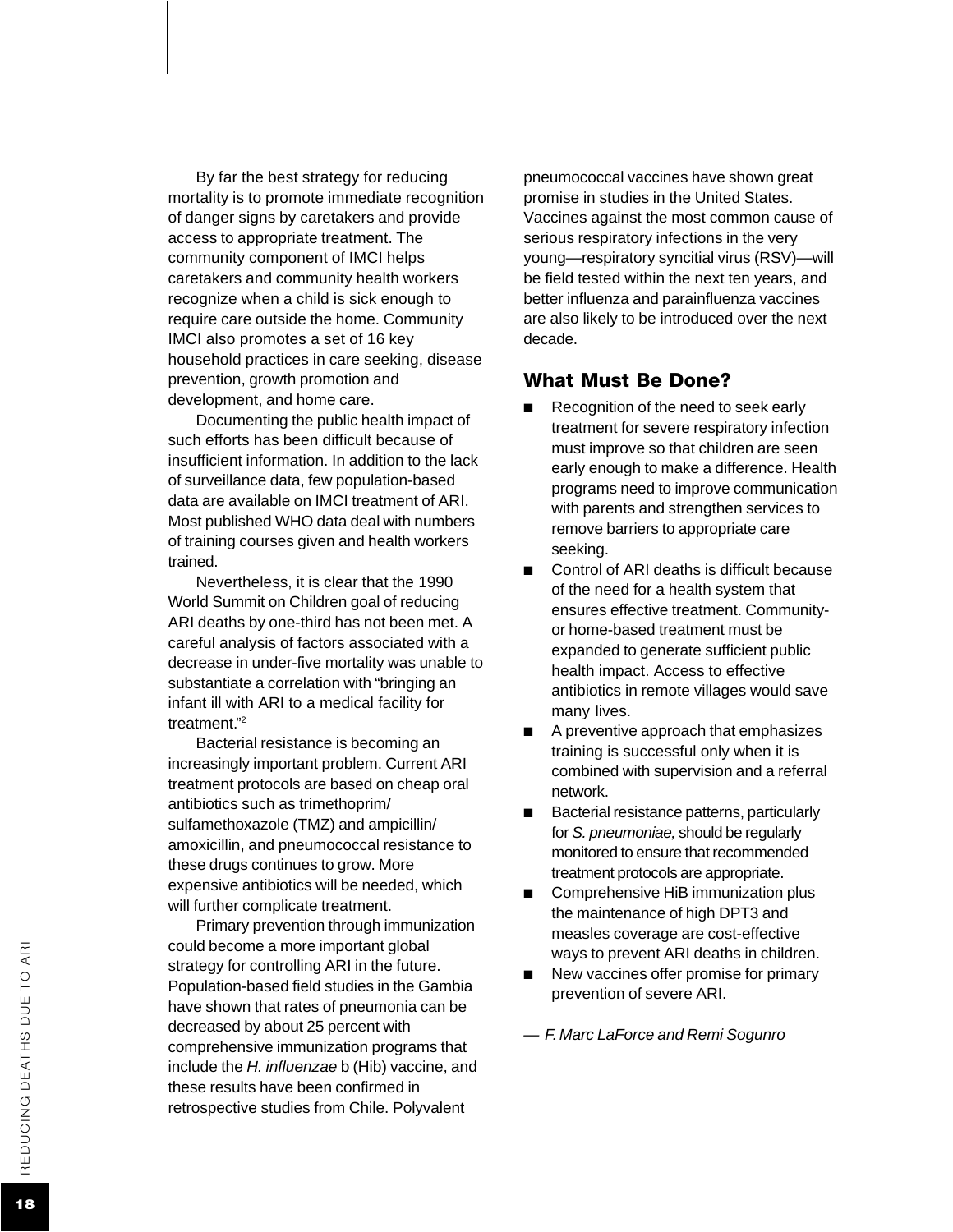#### Notes

- 1. Denno DM, Bentsi-Enchill A, Mock CN, Adelson JW. Maternal Knowledge, Attitudes and Practices Regarding Childhood Respiratory Infections in Kumasi, Ghana. *Annals of Tropical Medicine*, 1994, 14:293-301.
- 2. Rutstein SO. Factors Associated with Trends in Infant and Child Mortality in Developing Countries in the 1990s. *Bulletin of the World Health Organization*, 2000, 78:1256-1270.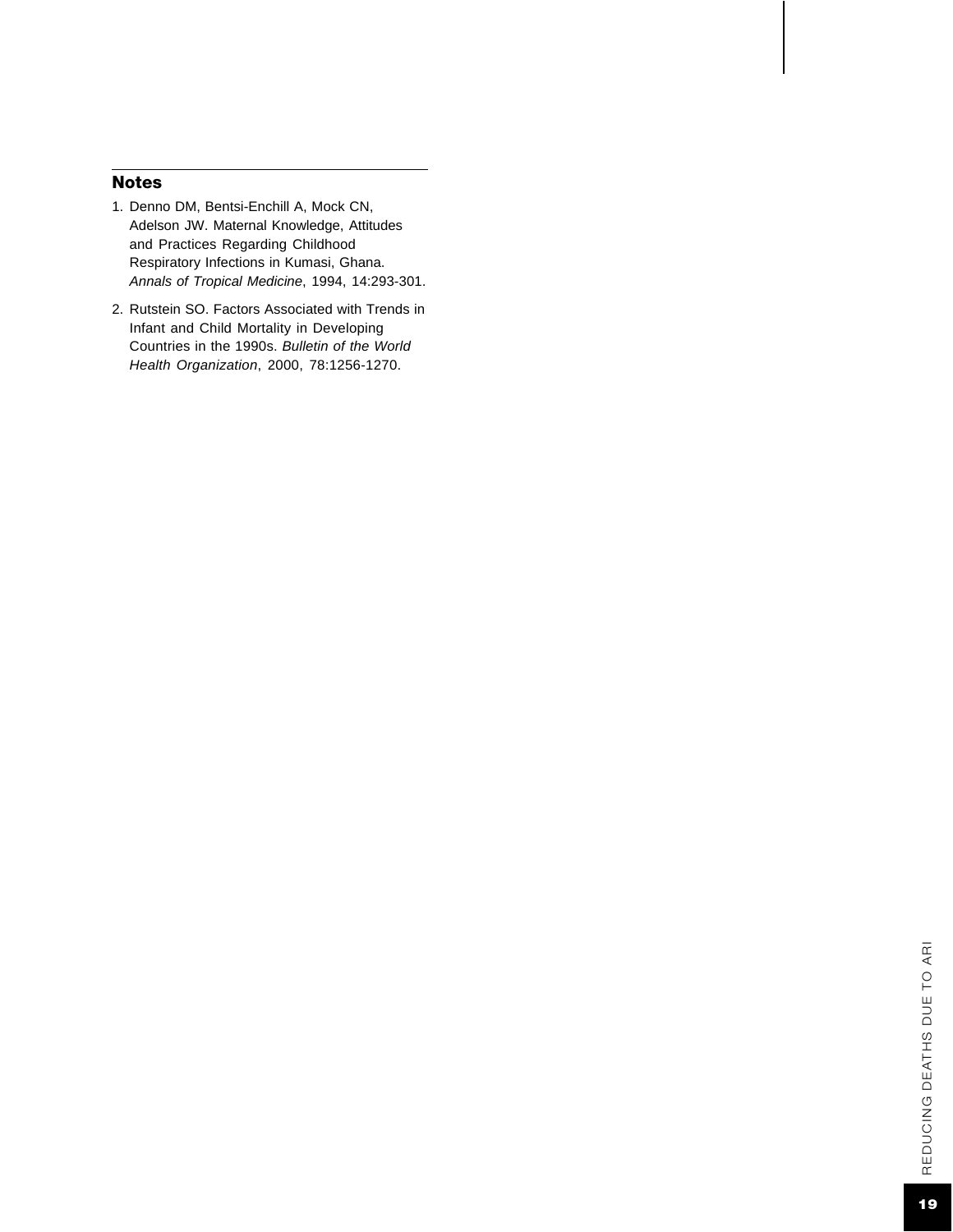# Reducing Severe and Moderate Malnutrition in Children

educing severe and moderate malnutrition\* by one-half the 1990<br>level—from 32 percent of children under five to 16 percent—was educing severe and moderate malnutrition\* by one-half the 1990 one of the goals of the 1990 World Summit for Children. Progress towards this goal has been slow, and 27 percent of children worldwide remain malnourished.

#### What Has Been Accomplished and Learned in the Past Ten Years?

Some advances were made in the last decade. The goal of reducing malnutrition by half was achieved in Latin America. However, other regions lagged behind. Globally, our understanding of the problem improved, new approaches were developed, and stronger partnerships were established. The first part of this paper summarizes the progress made since 1990, and the second part identifies areas for action.

#### *What we learned*

- Half of all childhood deaths in developing countries could be averted by eliminating malnutrition (Figure 1). Even mild malnutrition raises the risk of childhood deaths substantially. Moderately and severely malnourished children are five times and eight times more likely to die, respectively, than are adequately nourished children (Table 1).
- In addition to increasing the risk of deaths, malnutrition in children does serious and lasting damage to physical and mental development. This damage continues through adulthood and in the next generation.

■ Malnutrition imposes a particularly heavy burden on poor families and communities in terms of death, disease, disability, lost income, and lost opportunity. It is most prevalent among the poor and also exacerbates other problems common among low-income families. Malnutrition reduces immunity against childhood illnesses, delays recovery from illness, and is linked with low productivity, dropping



Source: WHO 1998.

<sup>\*</sup> Children who receive inadequate nutrition grow less rapidly than well-nourished children and have heights or weights that are less than two standard deviations below the heights and weights of well-nourished children of the same age. These children are considered "severely or moderately malnourished."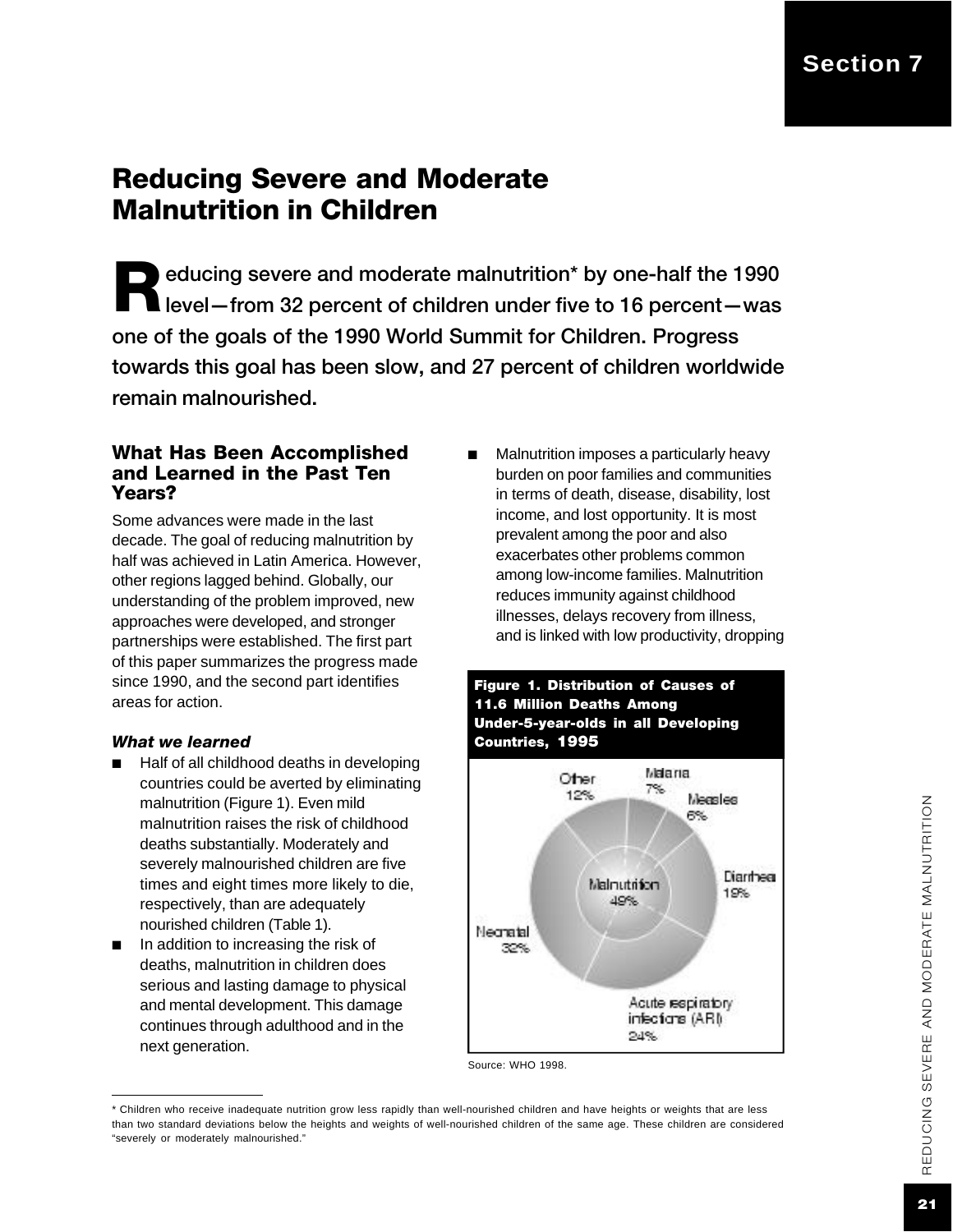| <b>Table 1. Risk of Mortality Increases</b><br>with Severity of Malnutrition |                                                 |  |  |
|------------------------------------------------------------------------------|-------------------------------------------------|--|--|
| Category of<br>malnutrition<br>(wt/age as $%$<br>of median)                  | <b>Relative risk of</b><br>death from any cause |  |  |
| Below 60%                                                                    | 8.4                                             |  |  |
| $60 - 69%$                                                                   | 4.6                                             |  |  |
| $70 - 79%$                                                                   | 2.5                                             |  |  |
| $> 80\%$                                                                     | 1.0                                             |  |  |

Source: Pelletier et al. 1995.

out of school, and poor educational achievement. Income and economic growth are now recognized as outcomes of improved nutrition. Thus, nutrition interventions must form an important part of poverty alleviation strategies.

- Raising income is insufficient, by itself, to bring about reductions in malnutrition. Multiple causes of malnutrition were recognized and represented in a framework developed by UNICEF. This led to a clearer view of the interventions required in multiple sectors to improve nutrition.
- Maternal nutrition plays a significant role in causing childhood malnutrition. It became clear that the effects of childhood malnutrition carry over from one generation to the next. It is essential to link maternal health with child health and nutrition strategies. Improving women's education and social status emerged as a central theme for reducing malnutrition.
- Micronutrients, such as vitamin A, iron, folic acid, zinc, and iodine, play an important role in achieving adequate nutrition in children. Their importance apart from the previously well-known role of dietary energy and protein in child nutrition—was highlighted.
- A number of interventions are effective and affordable in reducing moderate and severe childhood malnutrition. These proven interventions include actions that health providers can take as part of routine health services, as well as

approaches in community development, agriculture, food technology, trade, and marketing. The importance of communityled action, public education, and household behavior change and communication was recognized.

Nutrition interventions, in comparison with other health investments, are highly costeffective and affordable ways to reduce the global burden of disease.

#### *Actions taken*

- A number of countries recognized the importance of nutritional status improvement for national health and economic development. They drafted national plans of action that cut across sectors. Support provided to governments by FAO, UNICE F, and WHO was key to these efforts.
- Policies and programs put into practice by some countries resulted in accelerated reductions in moderate and severe malnutrition.
- The important roles of nongovernmental agencies, the private sector, and academic institutions were recognized. Nongovernmental organizations played a pivotal role in raising awareness among international organizations and donors and urging governments to take action.
- The strong influence of the commercial sector was recognized. Positive partnerships were realized for food fortification activities, and commercial marketing increased awareness of nutrition in the general public. However, the need for caution regarding commercial marketing and encouragement of breastmilk substitutes was reinforced, and violations of the international code of marketing were documented. Special guidance was developed to prevent unintended reductions in breastfeeding practices among non-infected populations due to counseling on breastmilk alternatives for HIV-positive mothers.
- Data on nutritional status, in some cases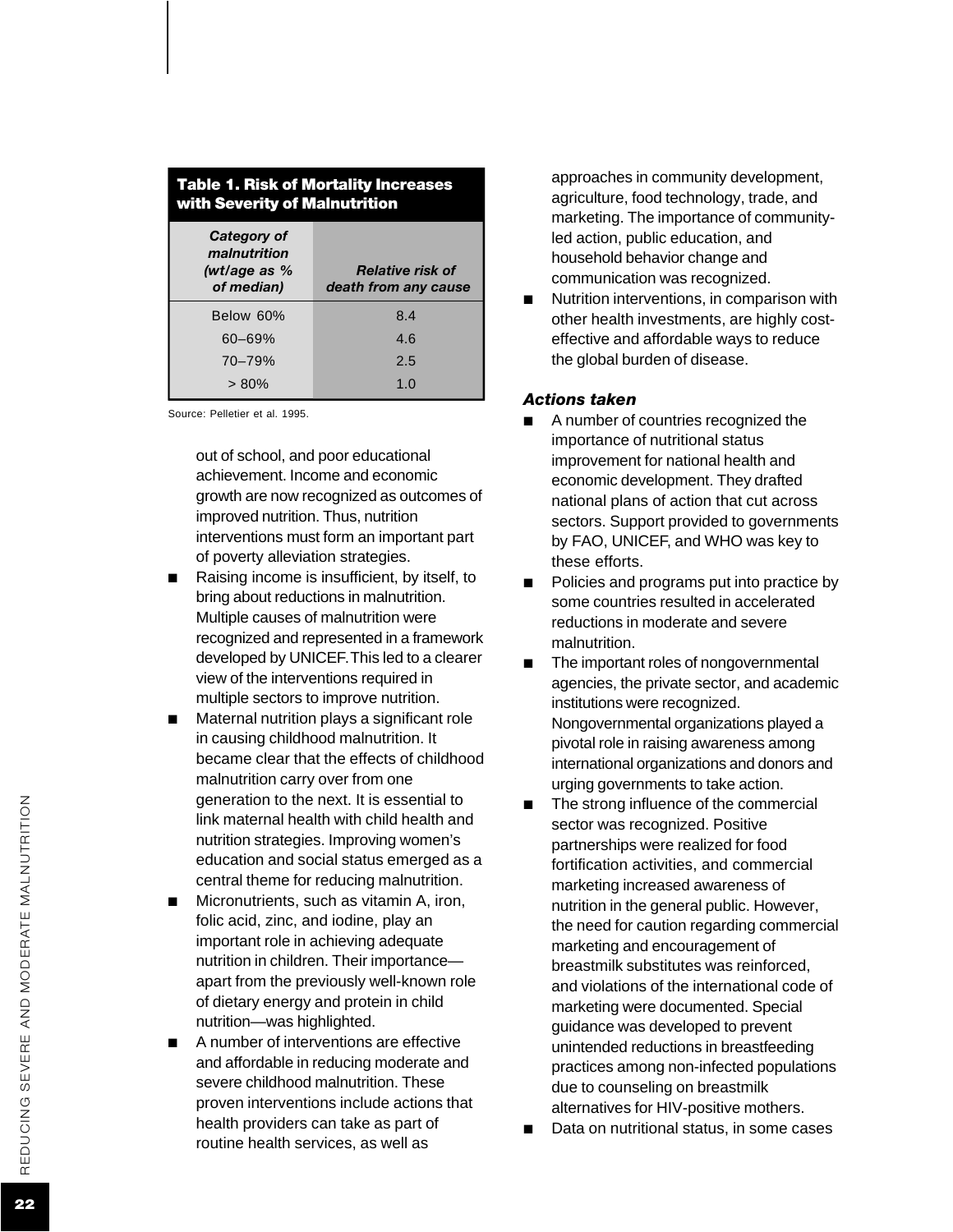from more than one representative national survey, became available for a number of countries, making it possible to monitor progress and focus attention on countries and regions with high prevalence or declining trends.

#### *Approaches and tools developed to address malnutrition*

- Community empowerment and motivational approaches were developed and applied for improving nutritional practices, such as: the use of growth monitoring and promotion (GMP); discovery of good community practices through 'positive deviance' inquiries; and participatory approaches to setting priorities that involve community members (e.g., participatory learning and action, or PLA).
- Communication and behavior change tools and techniques were increasingly applied to improve child feeding and maternal/child care.
- Agricultural research, in particular plant breeding and development of new varieties of high-nutrient corn and rice, opened up new opportunities.
- In the health sector, combined health and nutrition packages were defined and related tools developed, such as: Integrated Management of Childhood Illnesses (IMCI); a "Nutrition Minimum Package" for preventive actions in maternal-child services; and distribution of vitamin A with immunizations and other

maternal-child health (MCH) services.

- The importance of small-scale incomegeneration and agriculture programs particularly for women—and access to credit by low-income groups was recognized, and these approaches were documented (e.g., the Grameen Bank in Bangladesh).
- The need for continued advocacy, strong leadership, and management skills to enable programs and policies to improve nutrition on a large scale and with adequate resources was recognized and documented.

#### What Must Be Done?

*Focus on the poor and on regions and countries with high malnutrition and declining health trends, using a proven set of essential nutrition actions.*

Overall progress in reducing malnutrition has been very slow despite the availability of a "minimum package" of nutrition interventions. Moreover, improvements have varied by region and country.

The World Summit goal was to decrease the proportion of children under five who are malnourished to 16 percent (87 million children). Currently an estimated 150 million children, or 27 percent, are underweight for their ages (Table 2).

Latin America is the only region to achieve the World Summit goal of halving 1990 levels of malnutrition. In Africa, the number of malnourished children increased

| Table 2. Trends and Regional Pattern of Childhood Malnutrition |               |                |      |                |      |                |
|----------------------------------------------------------------|---------------|----------------|------|----------------|------|----------------|
|                                                                | 1990          |                | 1995 |                | 2000 |                |
| Region                                                         | $\frac{9}{6}$ | <b>Million</b> | $\%$ | <b>Million</b> | $\%$ | <b>Million</b> |
| Africa                                                         | 27            | 30             | 28   | 34             | 28   | 38             |
| Asia                                                           | 36            | 141            | 33   | 121            | 29   | 108            |
| Latin America                                                  | 10            | 6              | 8    | $\overline{4}$ | 6    | 3              |
| <b>Developing Countries</b>                                    | 32            | 177            | 29   | 160            | 27   | 150            |

Source: WHO Global Database on Child Growth and Malnutrition, 2000.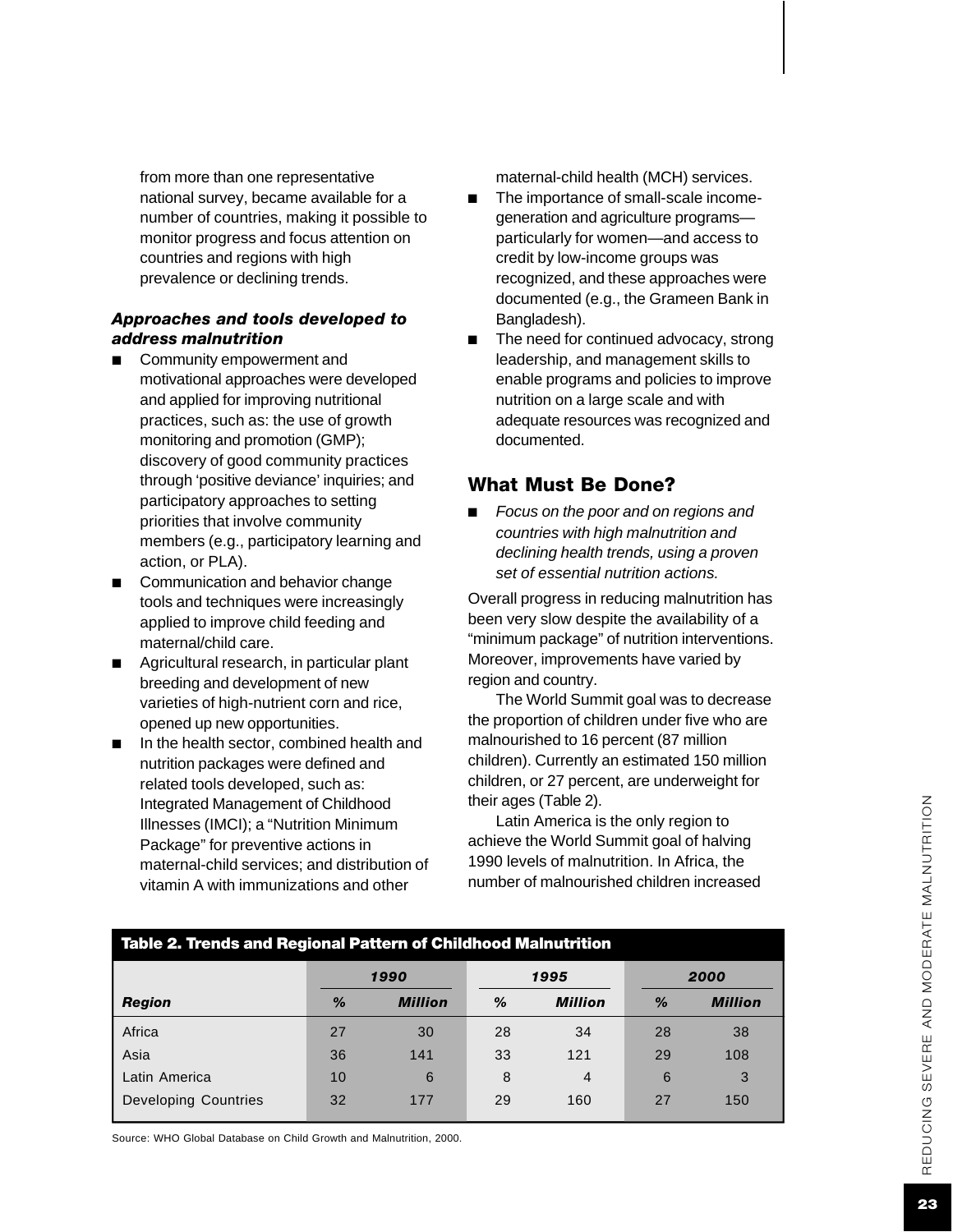from 30 to 38 million. Asia remained the largest contributor to global malnutrition, with the highest prevalence and numbers of moderate and severely malnourished children. Clearl y, lessons learned in Latin America and some Asian countries where malnutrition declined (e.g., Thailand) need to be documented and transferred.

Within countries, increasing commitment to benefiting the poor and other marginalized segments of the population is important. Recognizing and sharing best practices within and across countries can be useful for reducing disparities. Poverty alleviation should not be limited to agricultural or non-farm sector inputs, but should also address access to markets—including facilitating processing and selling of agricultural and non-farm outputs.

The growing population of urban poor calls for a tailored strategy to deal with the specific constraints of urban poverty and malnutrition and to take advantage of opportunities in urban areas that may not be available in rural settings.

■ *Improve coverage, quality, and demand for services.*

Even simple, proven nutrition interventions have not been systematically integrated throughout maternal and child health services. About half the population of developing countries is estimated to come in contact with health services at critical times for nutrition interventions, but fewer than one out of five are estimated to receive the counseling and care needed. More emphasis on strengthening an essential package of proven nutrition interventions within MCH services is a high priority. Useful tools and techniques from the private sector, such as quality control, setting standards, and regulatory mechanisms, have not been fully adapted to the delivery of nutrition interventions.

#### ■ *Encourage community action.*

Communities often have the resources to protect the nutrition of mothers and children. Support for community-based actions has

received insufficient attention. Social, religious, and education infrastructures/ networks that already exist in communities have only sporadically been mobilized for community nutrition support. Particularly important is universal coverage with the minimum or essential nutrition package: ensuring adequate diets for pregnant and lactating women and adolescent girls; support for breastfeeding mothers; child growth promotion; ensuring appropriate complementary feeding; and access to key micronutrients.

*Emphasize maternal malnutrition, low birthweight, and a lifecycle approach.*

Childhood malnutrition begins in utero and is made worse by poor infant feeding and child health practices. Child malnutrition affects fetal nutrition in subsequent generations. It is cyclical, with influences at one stage in the life cycle affecting outcomes at another. The main precursor of malnutrition is fetal deprivation, commonly known as intrauterine growth retardation, or IUGR. In developing countries an estimated 30 million newborns (24 percent of 126 million births per year) are affected. Maternal malnutrition is the major determinant of IUGR in developing countries. This is particularly true among populations with low gestational weight gain, low prepregnancy body mass, and short maternal stature. Malnourished mothers are likely to have suffered from fetal malnutrition themselves. Maternal anemia, infections, malaria, and cigarette smoking are also important etiological factors for IUGR.

■ *Protect nutrition among refugees and displaced persons.*

Malnutrition is highly prevalent among refugees and displaced persons, who numbered 21.5 million in 1999. Disruption in food production and distribution as a result of natural and man-made disasters, crop failure, high prices, inadequate assistance, and disease outbreaks are the main causes of malnutrition in these groups. Continued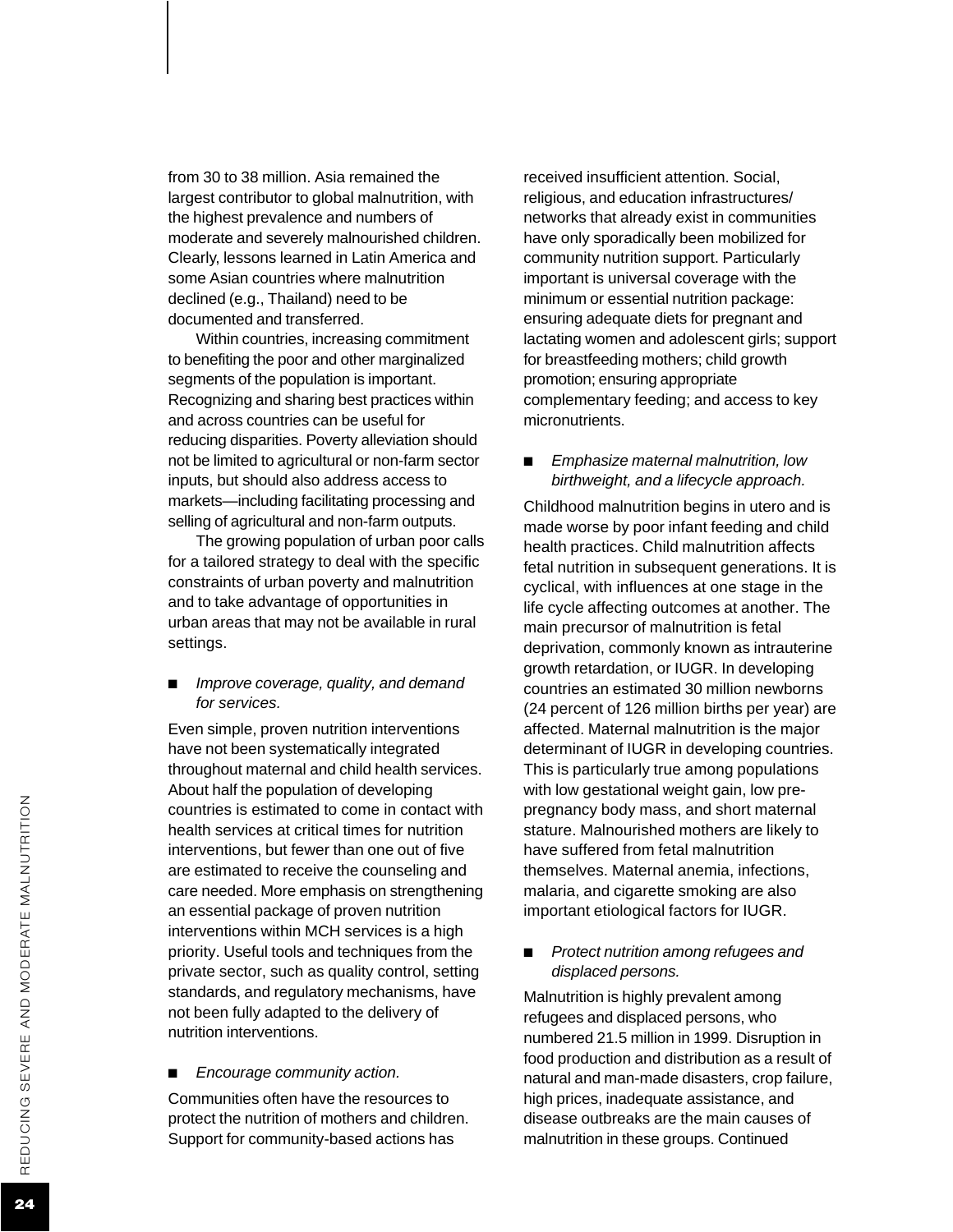support for early warning, surveillance, and rapid/appropriate response will remain priorities in the near future.

**Provide special care for children living** *with HIV/AIDS.*

HIV-positive children are more susceptible to malnutrition and need special care. Since the beginning of the AIDS pandemic, an estimated three million children worldwide have been infected with HIV. Because the virus is present in breastmilk and can infect an estimated 15 percent of breastfed infants of HIV-positive mothers, special care needs to be taken to counsel those mothers who test positive for HIV about infant feeding options.

■ *Address insufficient human capacity: management, technical, leadership, and advocacy.*

Institutions and agencies have an uneven record of maintaining or strengthening their nutrition expertise or of building capacity among government and nongovernment personnel to carry out important tasks. Donors and governments have reduced support for key partners (such as universities, technical and research centers, and public laboratories) whose skills and knowledge are critical. Greater emphasis on short-term results and the high demand for emergency programs may have reduced such investments. This problem deserves further examination and appropriate action. Networking and mobilizing public partners should remain a priority, particularly for institutions with a track record of delivering results.

The knowledge and tools exist to achieve the goals set at the World Summit for reducing childhood malnutrition. Stronger commitment, partnerships, and focus on proven interventions can accelerate the achievement of these goals in the near future.

#### **References**

- ACC/SCN. Challenges for the 21<sup>st</sup> Century: A Gender Perspective on Nutrition Through the Life Cycle. Nutrition Policy Paper #17. Geneva, November 1998.
- ACC/SCN. Third Report on the World Nutrition Situation. Geneva, December 1997.
- ACC/SCN. Fourth Report on the World Nutrition Situation Geneva, January 2000.
- BASICS/ORANA/SANA/USAID. Best Practices and Lessons Learned for Sustainable Community Nutrition Programming. Washington, D.C., August 2000.
- Bounie D. University of Lille, France. Personal communication. November 2000.
- Pelletier DL et al. The Effects of Malnutrition on Child Mortality in Developing Countries. *Bulletin of the World Health Organization* , 1995, 73(4): 443-48.
- Sanghvi T, Murray J. Improving Child Health Through Nutrition: The Nutrition Minimum Package. Arlington, Virginia: BASICS, 1997.
- UNICEF. State of the World's Children 1998. Focus on Nutrition. New York: UNICE F, 1998.
- USAID/DHS. National Demographic and Health Surveys for the period 1990-2000. Country DHS Survey Report Series.
- WHO/BASICS/UNICEF. Nutrition Essentials: A Guide for Health Managers. Arlington, Virginia: BASICS, 1999.
- World Health Organization. Nutrition for Health and Development: A Global Agenda for Combating Malnutrition. Progress Report 2000. WHO/NHD/00.6. Geneva: WHO, 2000.
- World Health Organization. WHO's contribution to the report for the follow-up to the World Summit for Children. Draft Paper. WHO, Geneva, November 2000.
- WHO/UNICEF. World Summit for Children 1990- 2000: Review of Progress at Mid-Decade and Preparations for the Year 2000. JCHPSS/96.3./ Add.l Rev.1. Geneva: WHO, 1997.

*—Tina Sanghvi*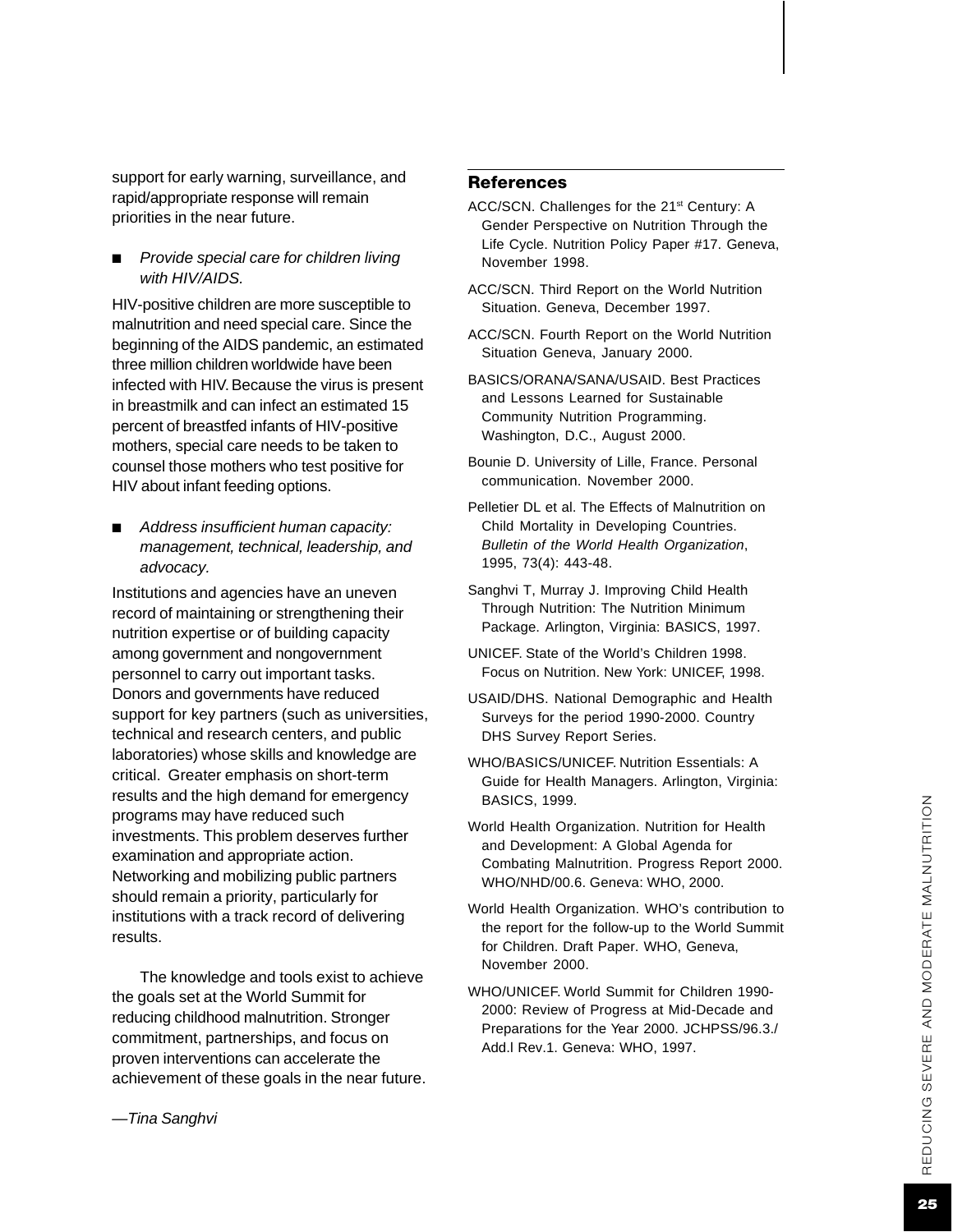# Promoting the Growth of Children and the Education of Families and Communities

keeping children healthy and free of malnutrition. The plan called for institutionalizing growth promotion and regular growth monitoring in all countries by the year 2000. Although several large country programs had demonstrated the importance of growth promotion by 1990 and had continued its implementation, the operational details of how to realize this goal had not yet been fully developed. The Plan of Action of the 1990 World Summit for Children<br>recognized the preventive power of promoting growth for recognized the preventive power of promoting growth for

#### What Has Been Accomplished and Learned in the Past Ten Years?

The last ten years have seen expansion and institutionalization of growth promotion and monitoring in a few countries, such as Thailand, Indonesia, and Honduras, and its implementation in other key programs in another handful of countries. But for the most part, the past decade has been a time of defining and refining a mix of effective, efficient actions that can be institutionalized on a large scale, yet still reflect local realities.

The lessons from the past ten years that will define growth promotion for the next decade point to the need for significant changes in the way services are provided to everyone, not just the sick. These changes will involve:

■ *A shift from a curative to a preventive focus.*

The majority of the world's children are born healthy, and maintenance of adequate child growth is an excellent proxy for good health. Mothers and program workers who strive for adequate child growth each month protect the health children were born with and prevent malnutrition and illness. Few well-nourished

children die from communicable diseases. As children slip into even mild or moderate degrees of malnutrition, however, their risk of death from illness climbs. Therefore, preventing even mild and moderate malnutrition—which account for the vast majority of all malnutrition—will lead to large reductions in child mortality.

*Moving from a vertical to an integrated approach to caring for children.*

Most programs focus on a discrete area of child health, such as breastfeeding or the major childhood illnesses. Growth promotion encourages a more comprehensive approach to improving children's health and survival. By detecting a problem as it begins to unfold, community workers can address the cause of the problem—whether it is illness, improper feeding practices, or a family social situation. This approach detects a problem as soon as growth falters, diagnoses the problem, allows for decision making with the family, and outlines whatever actions are necessary rather than the solutions prescribed by a particular vertical program.

*Taking growth promotion and monitoring from the clinic to the community.*

Children under two years of age grow rapidly.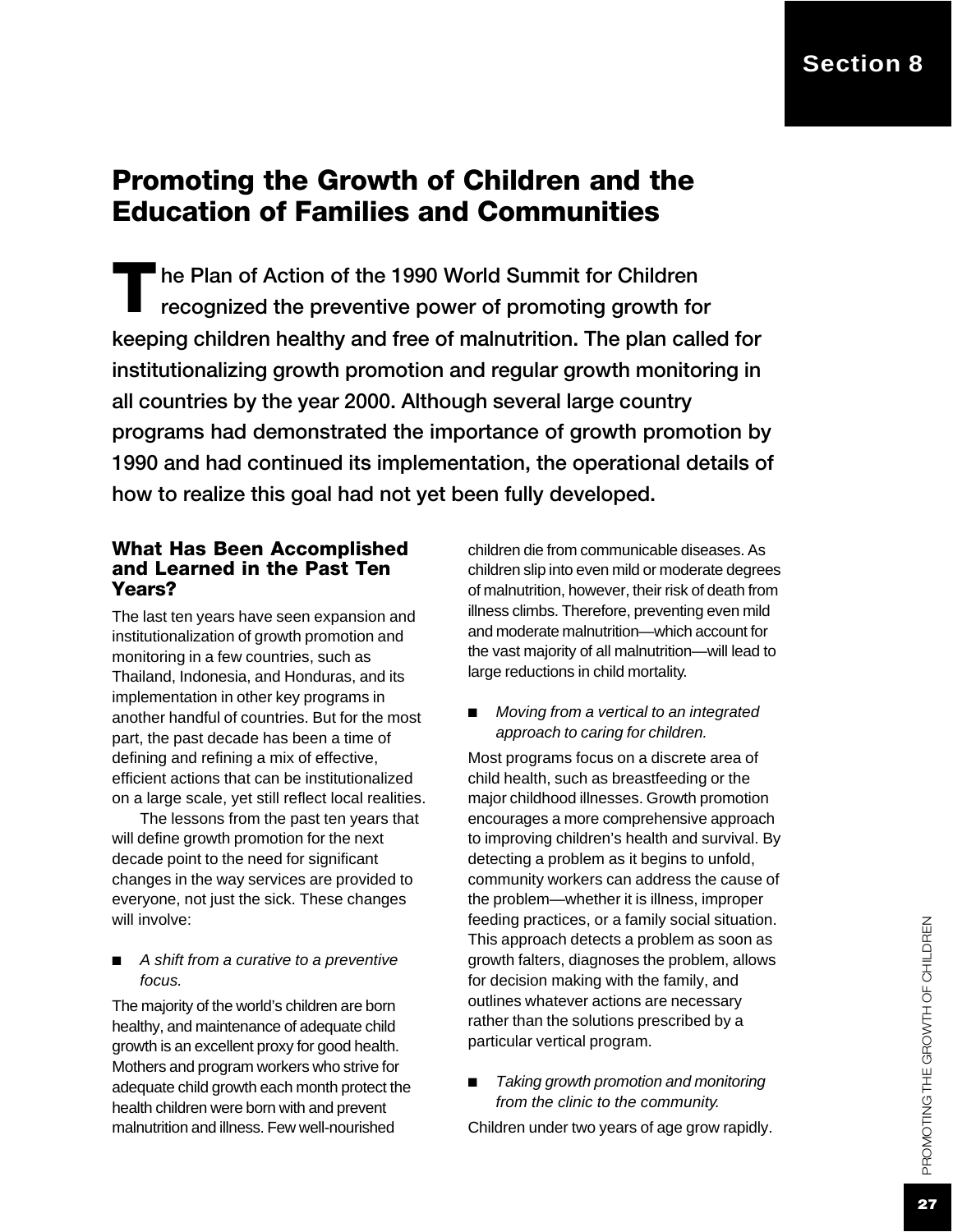In the first months of life, children should gain as much as a half-kilogram every month. Because children's health and nutritional status can change so quickly, growth promotion and monitoring can function as a preventive tool only if children are weighed monthly. Distances and the cost of travel to clinics, as well as the typical clinic environment, are not conducive to monthly follow-up or to detailed counseling and negotiation of care. Community members are close and can provide follow-up. They can be trained to weigh children, detect adequate or inadequate weight gain, diagnose any problems, and make decisions about what action should be taken. They can also counsel mothers and help them improve their children's growth. Health maintenance must be brought to the community level.

#### ■ *Targeting children for help when help can do the most good.*

Traditionally, programs place highest priority on severely malnourished children and on all children younger than five. However, many of these children are either too sick to respond to



Source: AIN Honduras baseline survey data, BASICS I, 1998.

local solutions or are beyond the point where they will ever be able to recuperate losses in weight. Targeting *all* children under five for monthly follow-up overloads health workers and community volunteers and dilutes efforts to prevent malnutrition during the critical first two years of life. Figure 1 shows the typical pattern of growth for a malnourished child in those first two years, with a rapid deterioration of nutritional status during the first 12 to 18 months, after which the growth trend levels off but the child is left stunted.

When the youngest children are given priority and action is taken at the first signs of faltering growth—before anorexia or extreme illness set in—most children will recover the weight they had lost and resume their growth path. Early intervention could prevent much of the stunting so common in developing countries today. Involving all families in the program, regardless of the nutritional status of their children, exposes everyone to education on child care and brings equity to health service provision.

**Seeking solutions to faltering growth first** *with the family and within the community.*

Providing food has been the conventional treatment for malnutrition. Countries spend millions of dollars on food aid, with little impact on nutrition or health. There is a place for food aid, particularly in emergencies. However, the accumulating body of evidence suggests that with the proper guidance, the majority of families can meet the nutritional needs of their young children with their own resources.

The kind of guidance that makes the difference in whether or not a child gains adequate weight from one month to the next may be, for example, a recommendation about the number of times he or she is breastfed during the day and night. It might mean teaching a mother that she must give her child two more spoonfuls of rice at each meal or half a tortilla twice a day. The changes needed at this age are small (about 300 kilocalories per day) and within the reach of the majority of families.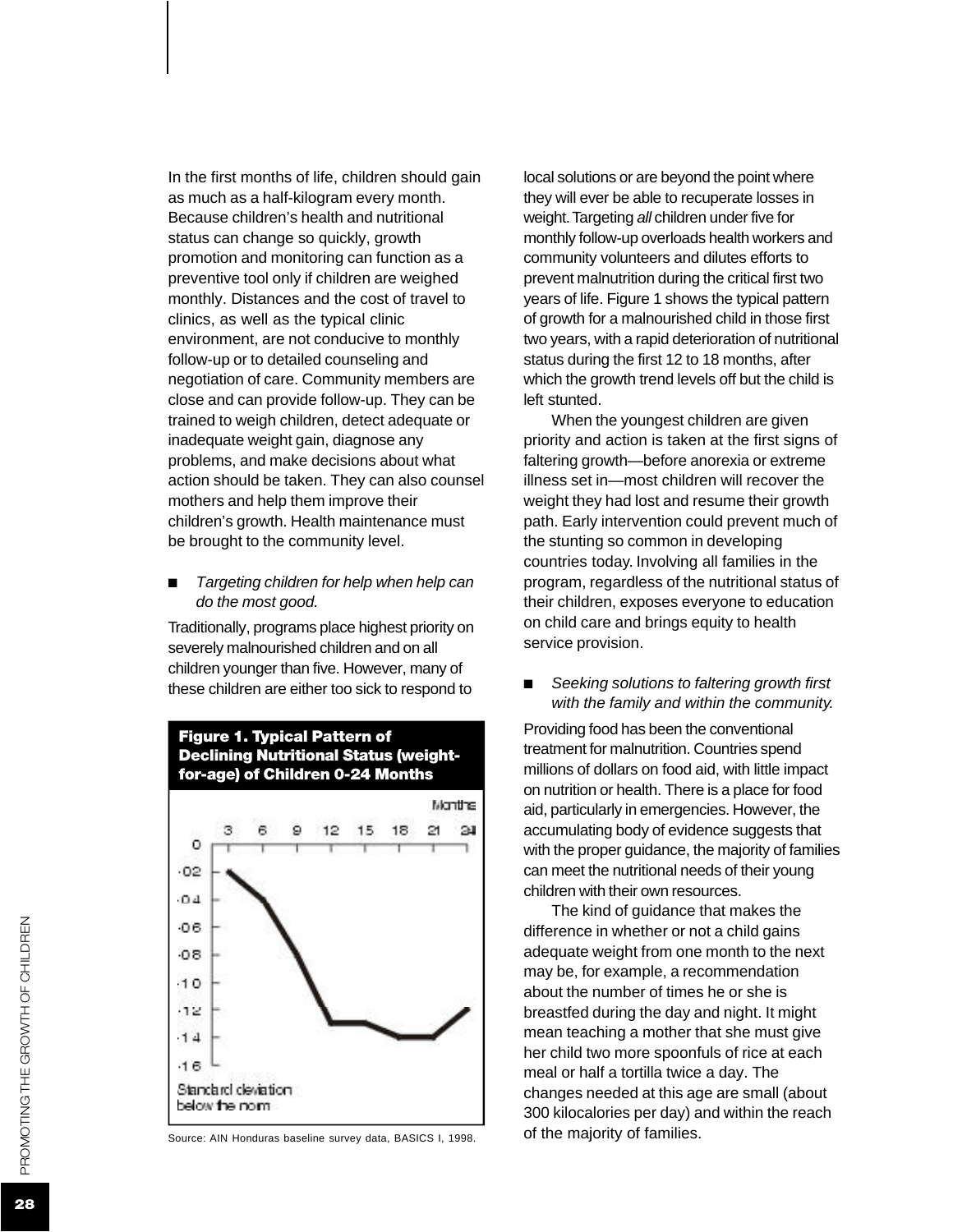Of course individuals or families cannot manage some problems alone. In such cases, the involvement of the broader community usually results in local solutions. Again, the problem may not be lack of food or absolute economic constraint, but the need for child care while a mother goes to work. As a solution, the community might offer organized child care. The growth promotion and monitoring programs of the next decade should place ownership of children's growth with the family and the community.

#### What Are the Challenges ?

There are three key challenges to advancing the global expansion and institutionalization of growth promotion. The following challenges can all be met with the proper resources and dedication.

■ *Revamping programs that are monitoring children's growth but are not promoting growth and providing education.*

Since the 1960s, governments and private organizations have been monitoring the growth of children, often as part of well-baby programs at clinics or in conjunction with feeding programs. Although it has been demonstrated that monitoring does not affect health outcome if it is not linked to action, many groups continue merely to collect growth data. Convincing these programs that they should alter their activities, especially when it may mean less reliance on food handouts, has proved difficult, though not impossible.

■ *Orienting and training enough people to facilitate program development and implementation among and within countries.*

Convincing policy makers to alter the focus of programs has not been as great a challenge as finding enough professionals to develop and run them. This new model for growth promotion for the next decade turns many of the notions about nutrition and health

programming for children upside down. Even professionals trained within the past decade have not been exposed to the idea of monitoring growth rather than nutritional status (the measure of past, accumulated growth performance), of giving priority to only the very young and those who are not yet ill, and of looking at improved practices, rather than food, as the key to nutritional improvement. A new cadre of health and nutrition professionals is needed who can design and manage large-scale community-based programs based on this model.

■ *Resolving resistance to community-based programming and the devolution of authority to the community level.*

In countries that have had a tradition of community-based work and volunteerism, growth promotion and education programs have been embraced as an effective way to focus community health activities. However, where community action has not been a national priority and where there are few nongovernmental organizations, establishing a network of community workers is seen as expensive and management-intensive, even when the majority of workers may be volunteers. Advocacy work is needed to educate governments about the multiple benefits that can be expected when community health infrastructures and programs are in place. Establishing these infrastructures more than returns costs, in terms of coverage rates, improved equity in coverage, better outcomes in health and other social sectors, and even more rapid responses to emergencies. There are many ways to build such capacity at the community level and effective management systems that can be adapted if governments are convinced that community-run services are important.

#### What Must Be Done?

■ Advocate, separately or as part of health reform efforts, to encourage support for community health networks and programs and to promote the importance of a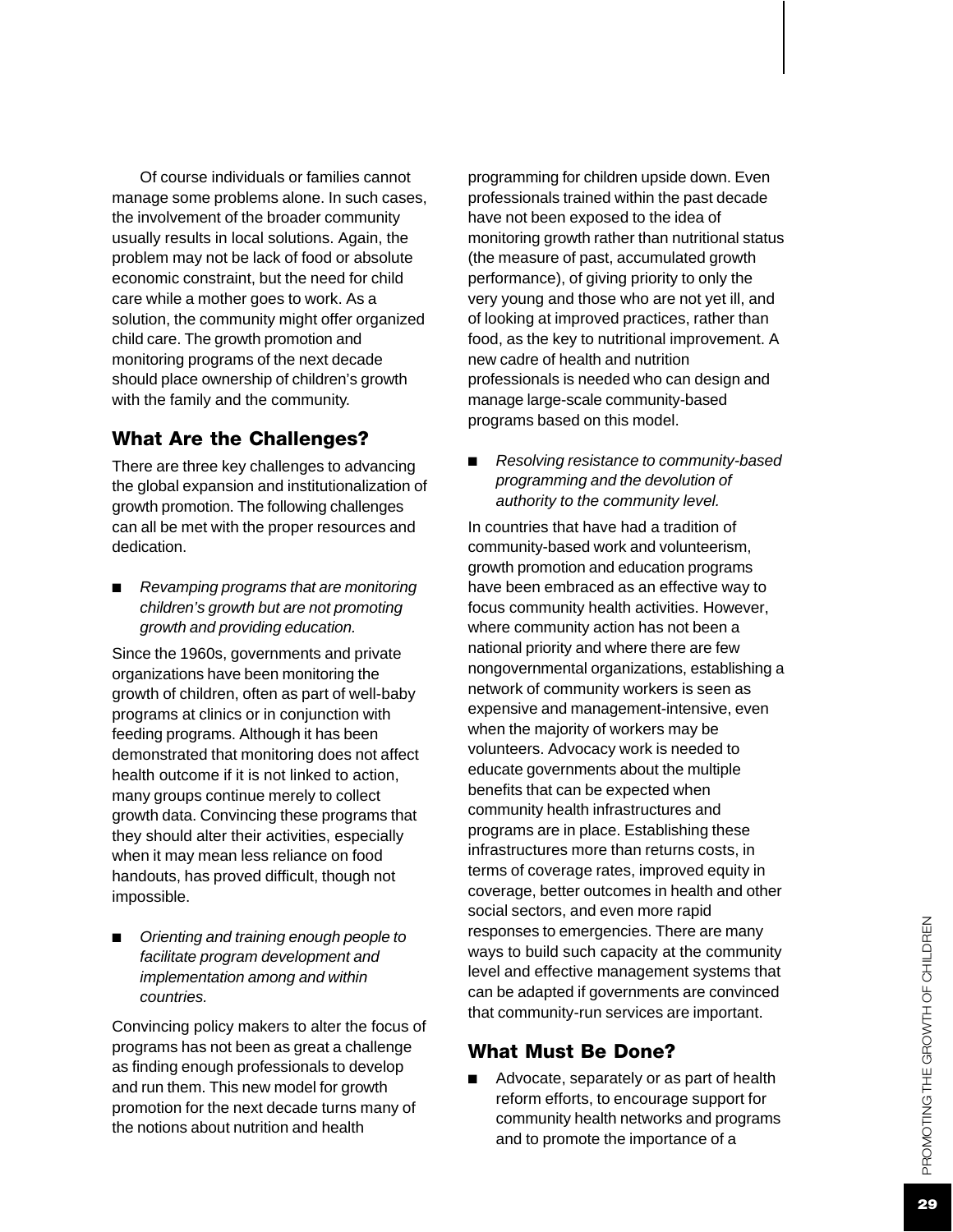prevention paradigm focusing on child growth.

- Build a constituency for growth promotion as an essential complement to the World Health Organization's Integrated Management of Child Illness (IMCI) initiative: the preventive component of integrated child care.
- Forge regional teams of facilitators for growth promotion and education. These teams would provide the advocacy and technical assistance needed to help governments and nongovernmental organizations adapt proven program models and tools to local conditions.
- Establish a network to share experiences across countries and to fine-tune implementation.
- Hold forums for donors and governments to ensure that sufficient resources are available for the start-up costs of growth promotion and education activities. Experience to date indicates that governments are able to sustain the recurrent costs of these programs.

*—Marcia Griffiths*

#### References

- Balachander J. Tamil Nadu's Successful Nutrition Effort. In J Rohde J, Chatterjee M and Morley D, eds. Reaching Health for All. Delhi, India: Oxford University Press, 1993.
- Del Rosso JM. The Applied Nutrition Education Project in the Dominican Republic: a Case Study. Unpublished. The World Bank, Washington, D.C., 1989.
- Griffiths M, Dickin K, and Favin M. Promoting the Growth of Children: What Works, Rationale and Guidance for Programs. Washington, D.C.: The World Bank, 1996.
- Griffiths M and de Alvarado V. AIN: The Successful Experience of Honduras. Unpublished. BASICS, Arlington, VA, 1998.
- Hendrata L. Review of Posyandu Implementation Strategy and Policy and Research Recommendations. Unpublished. UNICE F, New York. 1992.
- Mwikongi SS. Iringa Community Nutrition Programme: Success in the Face of Economic Decline in Tanzania. Paper presented at the symposium "Ending Malnutrition: Lessons from Successful Nutrition Policies and Programs in Developing Countries," IFPRI, Washington, DC., March 29-31, 1994.
- Pelletier D. The Relationship Between Child Anthropometry and Mortality in Developing Countries: Implications for Policy, Programs and Future Research. In Yrp, R., ed. The Relationship Between Child Anthropometry and Mortality in Developing Countries. *Journal of Nutrition*, 1994, 124(10 Suppl):2047S-2081S.
- Ramakrishnan U, Matute J, Smith B, Calderon M, Griffiths M. The Findings of the AIN Program Baseline Survey. Unpublished. BASICS, Arlington, VA, 1998.
- Rohde J. Beyond Survival: Promoting Healthy Growth. *Indian Journal of Pediatrics*, 1988, 55(1), Supplement: S3-S8.
- Soekirman. Indonesia UPGK: Lessons in Program Implementation. Paper presented at the symposium "Ending Malnutrition: Lessons from Successful Nutrition Policies and Programs in Developing Countries," IFPRI, Washington, DC., March 29-31, 1994.
- Tontisirin, K. 1994. Sensitizing a Nation on Nutrition: One Decade of Nutrition Planning and Implementation in Thailand. Paper presented at the symposium "Ending Malnutrition: Lessons from Successful Nutrition Policies and Programs in Developing Countries." IFPRI, Washington, DC. March 29- 31, 1994.
- UNICEF. 1992. Evaluation of Growth Monitoring and Promotion Programmes. Workshop Report, Nairobi, Kenya, May 7-9, 1992.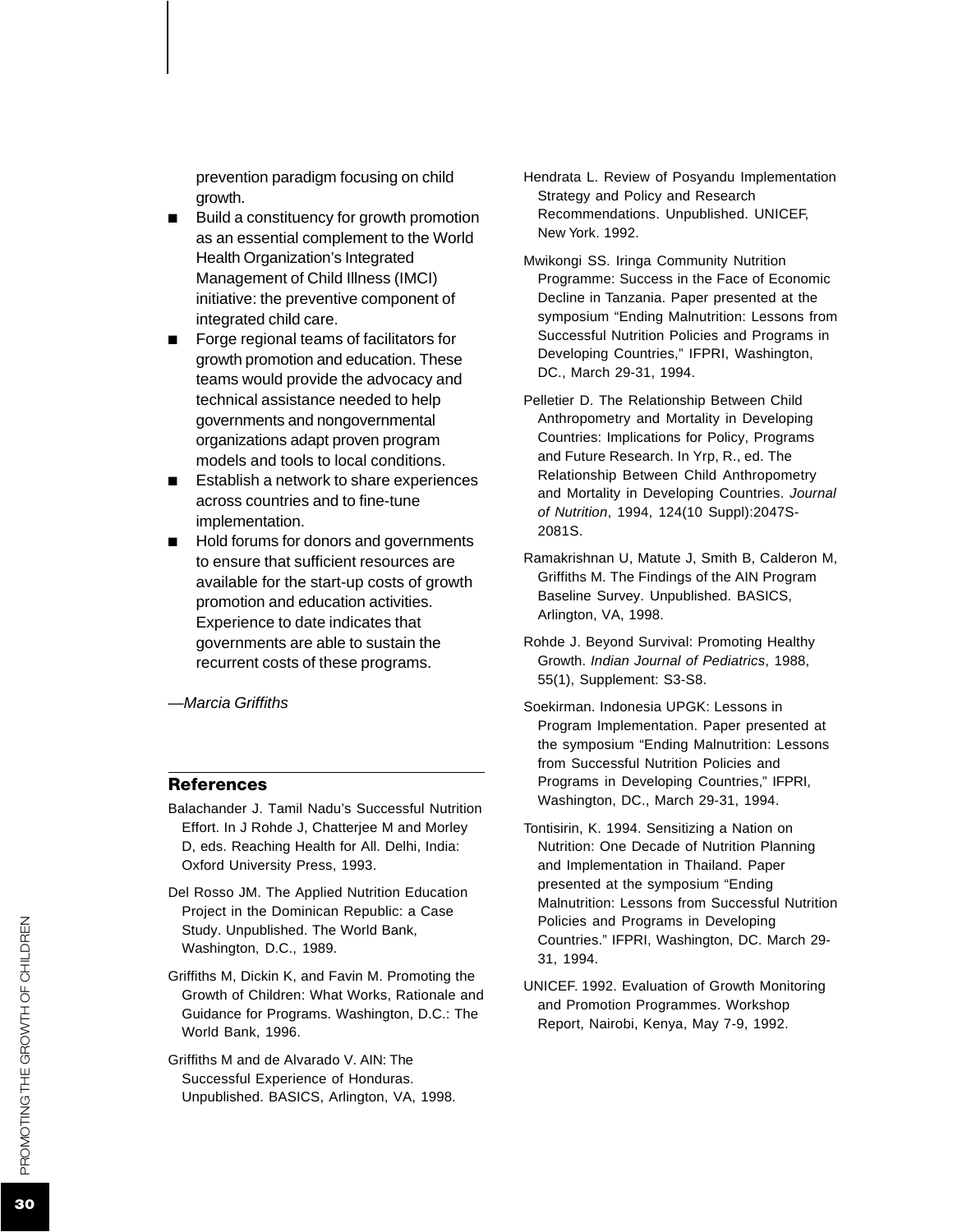# Improving Newborn Health

O ver the last two decades child survival programs have made significant progress in reducing infant mortality in many developing countries. However, the impact of these efforts has been primarily on deaths during the post-neonatal period, or after the first four weeks of life. In many countries newborn mortality has remained static. Where infant mortality has decreased, neonatal mortality now accounts for a higher proportion of infant deaths and is responsible for 50 percent to 70 percent of all infant deaths.

#### What Has Been Learned in the Past Ten Years?

Neonatal and perinatal deaths impose a heavy burden on the people of developing countries, where 90 percent of all births take place. Although there are great disparities in infant mortality rates among different countries, neonatal mortality tends to remain high from one country to the next (Figure 1). In the developing world, 34 out of every 1,000 live births end in death in the newborn period. Perinatal mortality, which includes stillbirths and early neonatal deaths (deaths during the first week of life), is even higher, at 56 deaths per 1000 live births.

Tetanus, pneumonia, and other major infections are the leading cause of death among newborns, accounting for 32 percent of neonatal mortality, followed by birth asphyxia (Figure 2). Low birthweight is an underlying predisposing factor in a large number of these cases. An estimated 16 percent of infants born in developing countries have a low birthweight, with national rates ranging from 6 percent to 30 percent. In these countries a large proportion of low-birthweight babies have suffered intrauterine growth retardation, and fewer infants are born prematurely than they are in industrialized countries.

The newborn period—and especially the critical first week of life—has long been

neglected by both maternal health and child survival programs, although it actually constitutes an important part of both efforts. None of the goals of the 1990 World Summit on Children specifically addressed newborn health, although related goals on prenatal care, maternal health, breastfeeding, and reducing infant mortality were set.

It has become increasingly evident that any further impact on infant mortality will require concerted efforts to prevent neonatal deaths. Now that the international health community is awakening to the needs of newborns and beginning to recognize the opportunities for effective intervention, newborn health should be high on the agenda at the 2001 UN Special Session for Children.

#### **Constraints**

Preventing low birthweight would dramatically reduce neonatal mortality. But much of low birthweight is tied to maternal malnutrition and other problems for which feasible, costeffective strategies have yet to be developed. Evaluations of a number of interventions to prevent low birthweight have not shown them to be consistently effective, and further studies are needed.

For some time newborn care was equated with the high-tech, specialized care provided in hospital intensive care units and was not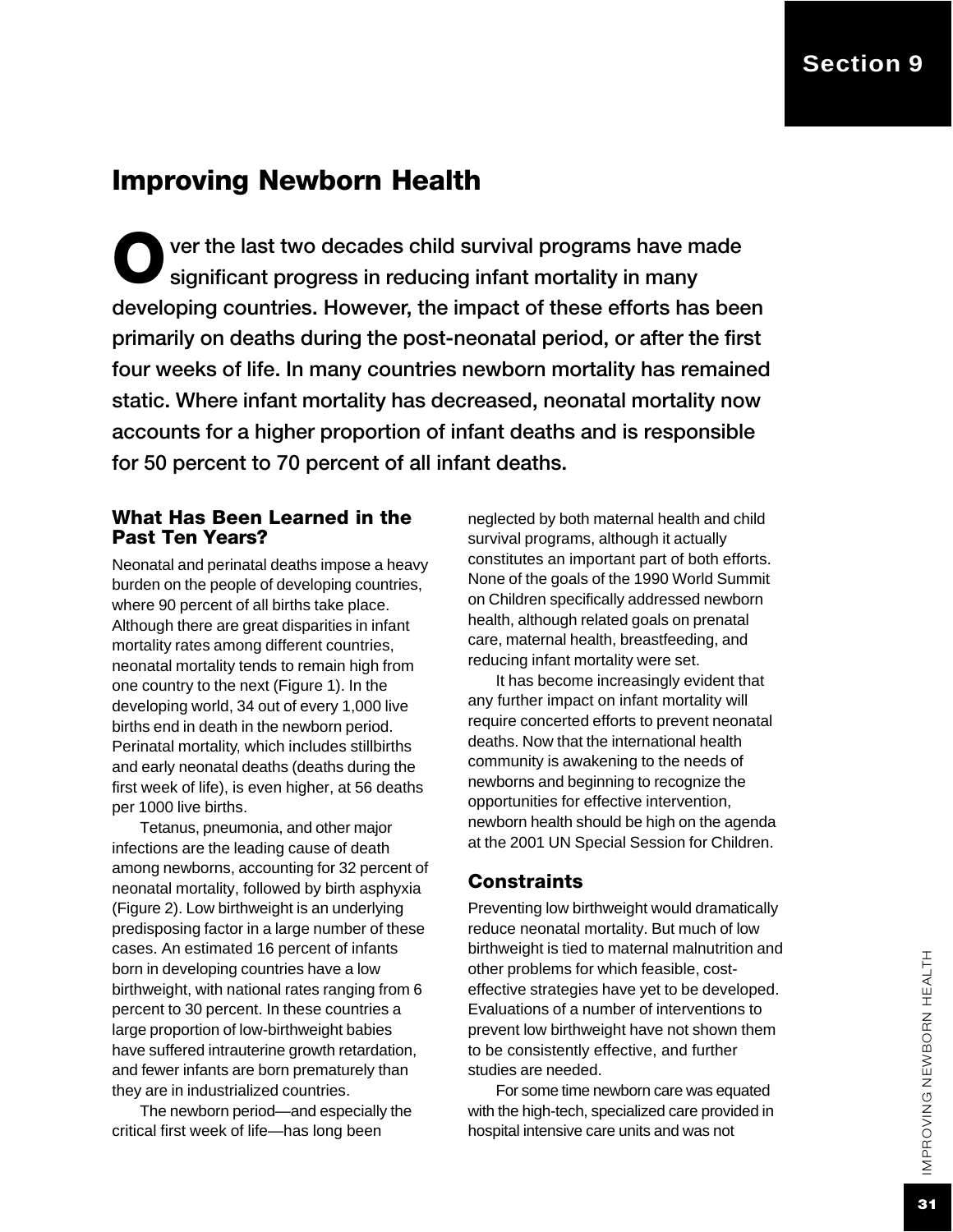

Source: Demographic and Health Surveys, 1990–1994.

covered to any significant extent in the preservice education of medical, nursing, and paramedical staff in developing countries. However, recognition is growing that the vast majority of newborn babies require only basic primary care, known as "essential newborn care," that is in fact feasible and affordable. Currently such care is practically nonexistent in many district hospitals and peripheral centers.

To complicate matters, childbirth and newborn care are often steeped in traditional practices and rituals that do not permit

mothers to leave their homes during a specified period after delivery—commonly 40 days. Many mothers give birth at home with no assistance or with the help of traditional birth attendants, relations, or friends particularly in rural and tribal areas. Their infants are kept at home and are rarely seen by health workers. Thus, training of health staff alone—and even providing resources to strengthen the care provided at health facilities—may not be effective in reducing newborn deaths without complementary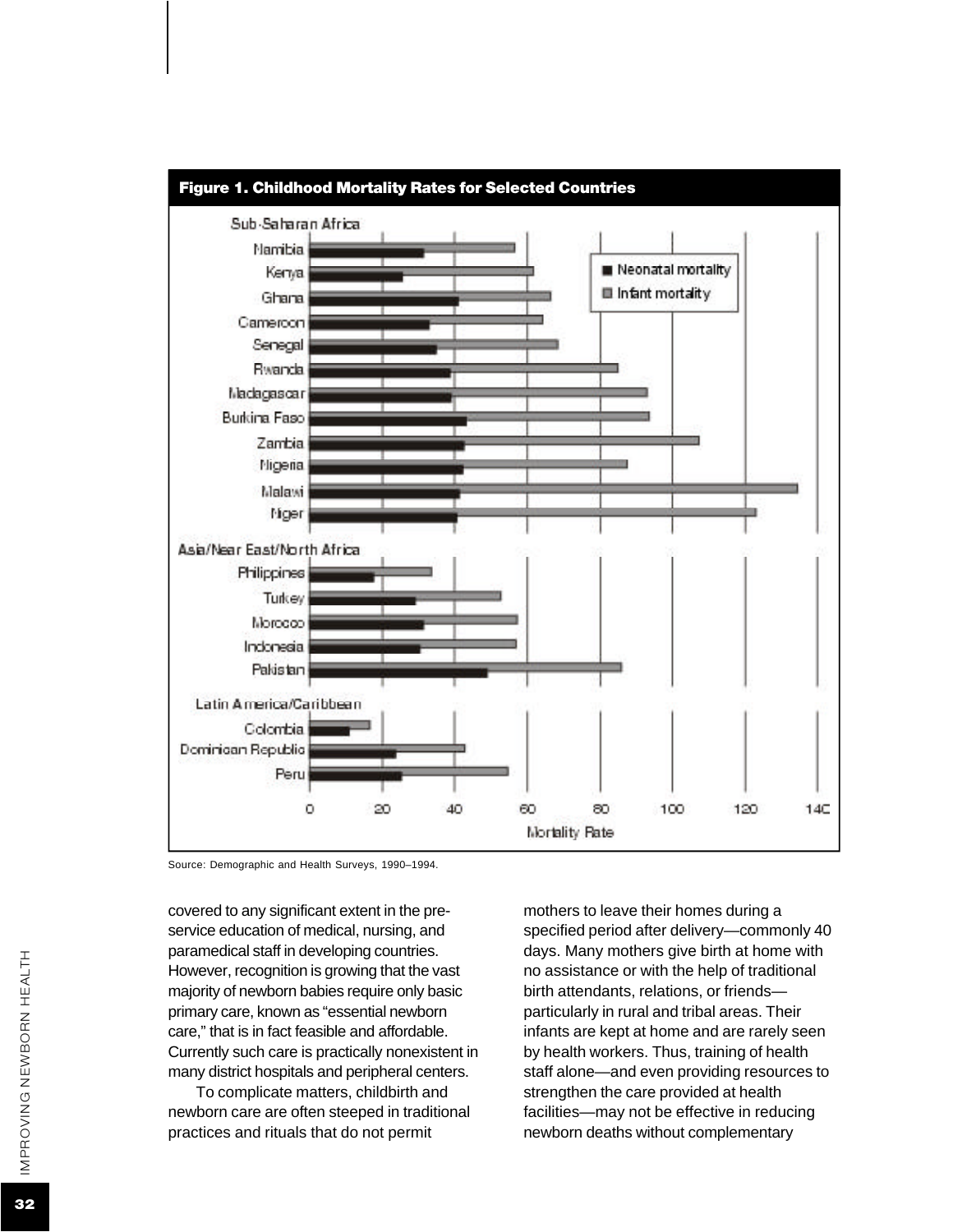efforts to improve newborn care and care seeking at the community level.

#### Essential Newborn Care

All newborn infants require basic, essential care that consists of:

- skilled attendance at birth,
- temperature maintenance,
- early and exclusive breastfeeding,
- basic hygiene, including cord and eye care,
- immunization.

Early identification and referral of newborns with health problems is also important. Implementation of this essential newborn care package should be linked with maternal and reproductive health programs, as well as child survival programs. Basic antenatal care, immunization of pregnant women against tetanus toxoid, and care at birth are critical to newborn survival.

A recent innovative study by Bang et al. in rural India showed that a program combining essential newborn care and treatment of babies for sepsis in their homes reduced neonatal mortality by 62 percent. However, this program involved frequent postnatal visits and use of injections at home by community health workers. Replications and adaptations of the program may need to be further evaluated before such interventions can be applied on a larger scale.

The possibilities demonstrated by the Bang study underscore the need to identify effective and affordable ways of improving newborn health at the community level. We know that the evidenced-based interventions that make up the essential newborn care package can save lives. Now we must invest in operations research to determine *how* to implement those interventions to reach millions of women and their babies.

#### What Must Be Done?

Advocacy is required at national, state, and district levels to raise awareness of the need for newborn health interventions and the activities appropriate for a given area. Working groups should be formed at the national and state levels to guide the planning, implementation, and evaluation of programs and to ensure sustainability

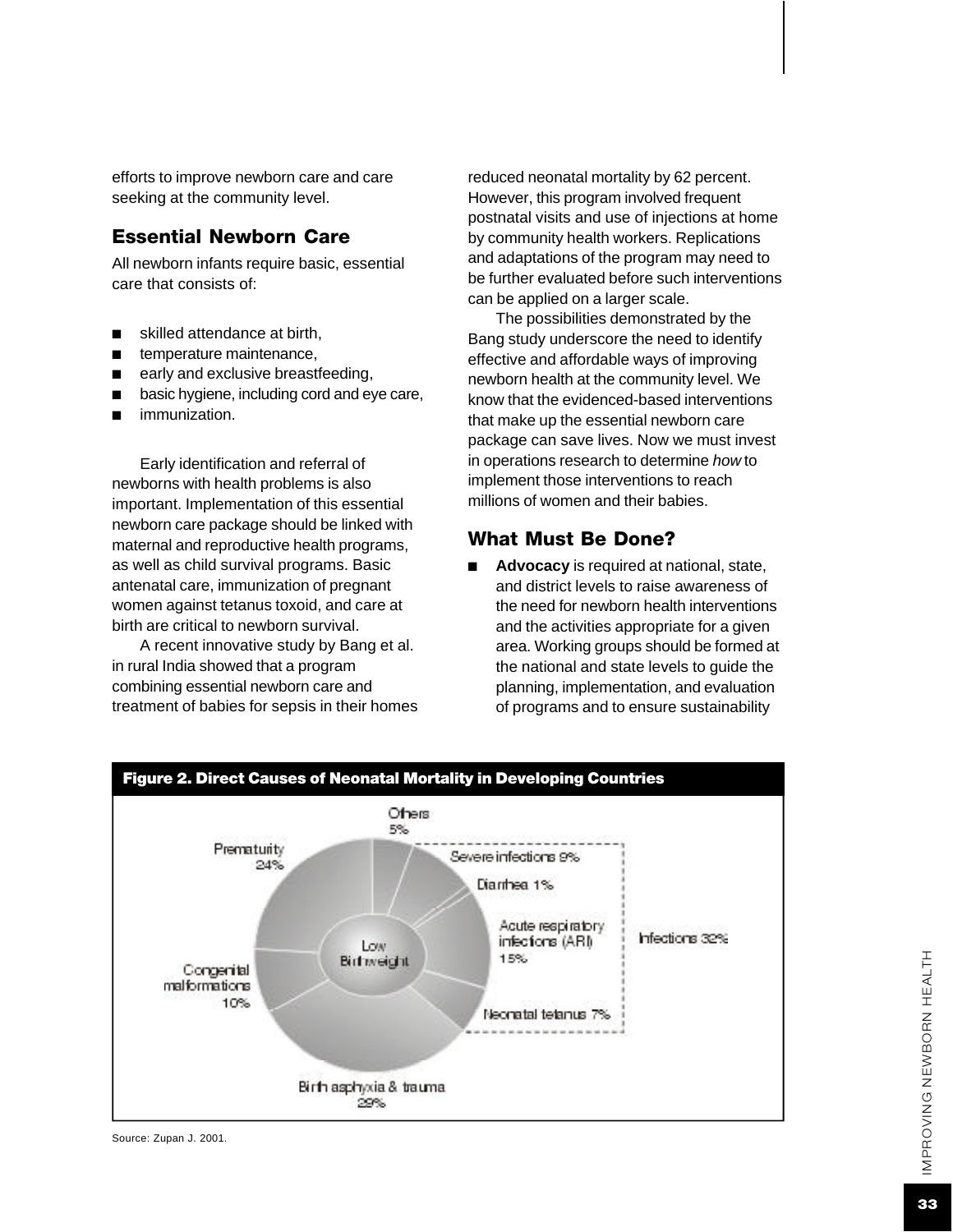and a technically sound approach to expanding the scale of programs.

■ **Community-based Interventions.** Community mobilization is particularly important because of the unique traditional/cultural practices associated with maternal and newborn health. It is essential from the beginning to mobilize and involve community leaders and representatives of local government agencies, women's groups, and local nongovernmental organizations. We must understand the needs and perceptions of community members, motivate them to adopt behaviors that promote newborn health, and actively involve them in programs to promote ownership to ensure that interventions are relevant and services used appropriately.

Communication strategies are needed to mobilize communities and also to promote effective practices and change harmful ones. At the community level, promotion of the essential newborn care package is the highest priority. This will involve educating and encouraging families and training birth attendants and community health workers. Enabling caretakers to identify health problems in newborns and to seek early and appropriate care is another priority. Treating infections at home (as in the Bang model) may be applicable in some areas. We also need to explore possibilities of establishing community outreach clinics, where infants can be referred for such treatment.

■ **Systems Strengthening and Performance Improvement.** Given the inadequacy of current pre-service education in newborn care, it is crucial to provide practical training in essential newborn care and care of common problems in newborns at the facility level.

However, mere training is not enough. Ensuring that training results in improved performance requires regular and supportive supervision, quality assurance, and provision of the basic resources needed to use the skills acquired. Training should address improved communication with family members and promotion of services to families. Links between facilities and the community are needed to ensure proper use of services and improved careseeking practices.

■ **Evaluation.** Careful monitoring and evaluation of programs in this new area of international health will help us identify effective and cost-effective interventions to bring to scale.

*— Indira Narayanan*

#### **References**

- Bang AJ et al. Effect of Home-based Neonatal Care and Management of Sepsis and Neonatal Mortality: Field Trial in Rural India. *The Lancet*, 1999, 354:1955-61.
- Child Health Research Project. Reducing Perinatal and Neonatal Mortality: Report of a Meeting, Baltimore, Maryland, May 10-12, 1999.
- de Onis M, Blossner M, Villar J. Levels and Patterns of Intrauterine Growth Restriction in Developing Countries. *European Journal of Clinical Nutrition*, 1998a, 52(Suppl. 1):S5-S15.
- World Health Organization Newborn Health and Safe Motherhood Unit. Essential Newborn Care: Report of a Technical Working Group (Trieste, 25-29 April 1994). WHO/FRH/MSM/ 96.13.Geneva: WHO, 1996.
- Zupan J. Neonatal Health and Care: Good Start in Life Begins Before Birth. Presented at the Neonatal Survival Interventions Workshop, Kathmandu, 28 April to 3 May 2001.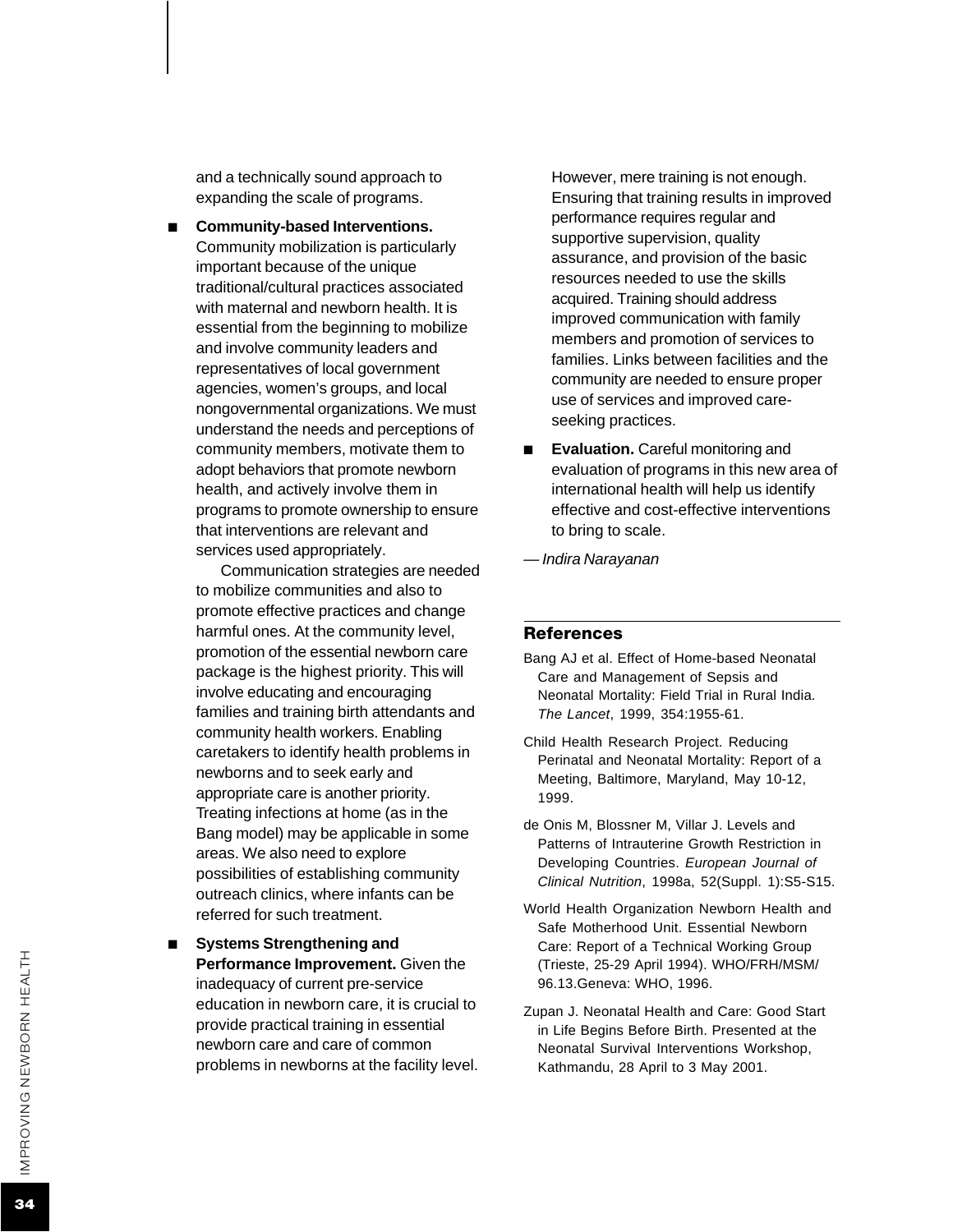#### **Annex**

### Goals of the 1990 World Summit for Children

#### I. Major Goals for Child Survival, Development, and Protection

- (a) Between 1990 and the year 2000, reduction of infant and under-5 child mortality rate by one third or to 50 and 70 per 1,000 live births respectively, whichever is less;
- (b) Between 1990 and the year 2000, reduction of maternal mortality rate by half;
- (c) *Between 1990 and the year 2000, reduction of severe and moderate malnutrition among under-5 children by half;*
- (d) Universal access to safe drinking water and to sanitary means of excreta disposal;
- (e) By the year 2000, universal access to basic education and completion of primary education by at least 80 per cent of primary school-age children;
- (f) Reduction of the adult illiteracy rate (the appropriate age group to be determined in each country) to at least half its 1990 level with emphasis on female literacy;
- (g) Improved protection of children in especially difficult circumstances.

#### II. Supporting/Sectoral Goals

#### *A. Women's health and education*

- (i) Special attention to the health and nutrition of the female child and to pregnant and lactating women;
- (ii) Access by all couples to information and services to prevent pregnancies that are too early, too closely spaced, too late or too many;
- (iii) Access by all pregnant women to prenatal care, trained attendants during childbirth and referral facilities for highrisk pregnancies and obstetric emergencies;
- (iv) Universal access to primary education with special emphasis for girls and accelerated literacy programmes for women.

#### *B. Nutrition*

- (i) *Reduction in severe, as well as moderate malnutrition among under-5 children by half of 1990 levels;*
- (ii) Reduction of the rate of low birthweight (2.5 kg or less) to less than 10 per cent;
- (iii) Reduction of iron deficiency anaemia in women by one third of the 1990 levels;
- (iv) Virtual elimination of iodine deficiency disorders;
- (v) Virtual elimination of vitamin A deficiency and its consequences, including blindness;
- (vi) Empowerment of all women to breastfeed their children exclusively for four to six months and to continue breastfeeding, with complementary food, well into the second year;
- (vii) *Growth promotion and its regular monitoring to be institutionalized in all countries by the end of the 1990s;*
- (viii) Dissemination of knowledge and supporting services to increase food production to ensure household food security.

Goals in italic/bold denote those addressed in this paper.